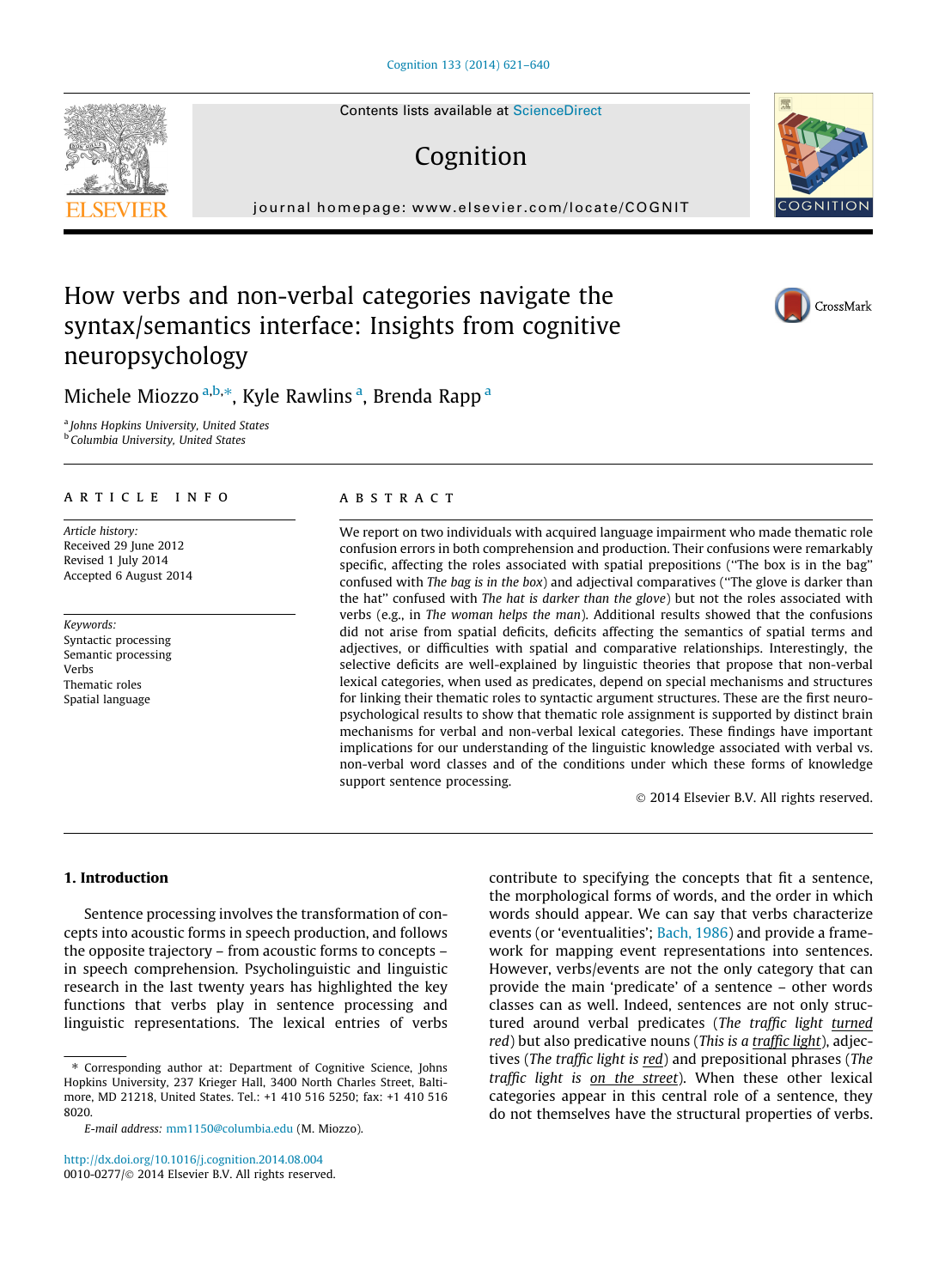A range of linguistic accounts of predication (e.g., [Baker,](#page-17-0) [2003; Croft, 1991](#page-17-0)) have proposed that non-verbal predicates that surface as the nuclei of sentences must rely on specialized semantic and syntactic mechanisms, unlike verbs. In the present investigation we explore how these differences between verbs and other word classes may affect sentence processing. We provide the first neurolinguistic evidence that specialized mechanisms are recruited to enable the construction of sentences around lexical categories other than verbs. Specifically, we report on individuals with acquired language impairment whose production and comprehension is remarkably intact with sentences involving verbal predicates, but impaired with sentences involving predicates based on other lexical categories. The striking selectivity of the sentence deficits provides a unique opportunity to examine the mechanisms underlying sentence processing and characterize how these mechanisms differ depending on lexical categories.

# 1.1. Verb lexical entries

It is generally agreed that at least two distinct representations of a sentence are computed – one semantic, another syntactic. The semantic representation specifies the thematic frame, that is, the grid of thematic roles performed by the various participants in an event [\(Fillmore, 1968;](#page-18-0) [Gruber, 1976; Higginbotham, 1985; Jackendoff, 1972](#page-18-0)). To repeat the customary catchphrase, a verb and the major thematic roles describe who did what to whom, where who corresponds to the role of agent, what to the event described by the verb, and to whom to the role of the patient, theme, and possibly further roles such as goal. Concepts satisfying each of these roles have semantic characteristics that may vary from one event to the other. For example, concepts taking the role of agent in the event running are typically animate, not a requirement for the agents in the events of standing or falling. In contrast to the semantic representation, the syntactic representation specifies the types of phrases comprising a sentence and therefore encodes the positions and grammatical relationships (e.g., agreement) of the words in a sentence [\(Bresnan, 2001;](#page-18-0) [Van Valin & LaPolla, 1997](#page-18-0)). A number of arguments have been proposed in support of the existence of distinct semantic and syntactic sentence representations. A primary argument is the lack of one-to-one correspondence between thematic frames and syntactic structures. In many instances a thematic frame can map onto more than one syntactic representation, as in the case of English transitive verbs. The same thematic roles appear in the sentence Bob kicks the ball and its passive counterpart The ball is kicked by Bob – in both cases, Bob is the agent and ball the theme. Disjunctions like these imply distinct representations encoding the semantic and syntactic features of sentences.

According to a number of theories, the lexical entries of verbs contain information that guides the computation of both semantic and syntactic representations of sentences [\(Bock & Levelt, 1994; Bornkessel & Schlesewsky, 2006;](#page-17-0) [Collina, Marangolo & Tabossi, 2001; Kemmerer &](#page-17-0) [Eggleston, 2010; Kim & Thompson, 2000; Pinker, 1989;](#page-17-0) [Vigliocco, Vinson, Lewis, & Garrett, 2004](#page-17-0)). Part of the information stored at this level specifies the thematic roles

corresponding to the event described by the verb [\(Grimshaw,](#page-18-0) [1990; Levin & Rappaport Hovav, 1995\)](#page-18-0). The retrieval of the thematic frame dictates what concepts can satisfy particular roles and provides a grid for constructing semantic representations in which concepts are assigned their proper thematic roles. In terms of syntactic representation, verb lexical entries also specify the argument structure, which defines the number and types of phrases that must appear as complements of the verb in addition to the subject. Some verbs have no complements, only the subject (e.g., smile; Bob smiles), while other verbs take one or more complements (e.g., lost; Bob lost the key). Argument structure provides key information for building syntactic representations. There is a tight and systematic correspondence between the thematic frame and the argument structure of a verb, and the two-way mapping between semantic and syntactic representations taking place in sentence production and comprehension depends crucially on this correspondence.

Mounting evidence from psycholinguistic research supports this view that the lexical entries of verbs provide information critical for the mapping between thematic frames and syntactic argument structures, underscoring the pivotal role that verbs play in sentence processing. For example, studies comparing the response latencies of unimpaired participants to verbs varying in the number of arguments (and thematic roles) have reported that response latencies increase as a function of the number of arguments a verb requires, even in tasks that do not demand access to argument structure (e.g., when written words are presented in isolation for lexical decision) [\(Boland, Tanenhaus, & Garnsey, 1990; MacDonald,](#page-17-0) [Pearlmutter, & Seidenberg, 1994; Shapiro, Brookins,](#page-17-0) [Gordon, & Nagel, 1991; Trueswell & Kim, 1988\)](#page-17-0). Effects of argument number were also observed in ERP [\(Rubin,](#page-19-0) [Newhoff, Peach, & Shapiro, 1996](#page-19-0)). Further converging evidence was obtained in fMRI studies that examined BOLD response in processing one-, two-, and three-argument verbs. A graded BOLD response that varied according to argument number was reported, most typically in bilateral angular gyri but also in left inferior frontal cortex ([Palti,](#page-18-0) [Ben-Shachar, Hendler, & Hadar, 2007; Shetreet, Palti,](#page-18-0) [Friedemann, & Hadar, 2007; Thompson et al., 2007](#page-18-0)). Sensitivity to argument number, so pervasive in normal participants, was lacking in aphasic individuals whose lesions extended over left posterior perisylvian cortex ([Shapiro,](#page-19-0) [Gordon, Hack, & Killackery, 1993; Shapiro & Levine,](#page-19-0) [1990](#page-19-0)). In verb naming, aphasic individuals with lesions in Broca's area showed increasing difficulty with increasing argument number (e.g., [Jonkers & Bastiaanse, 1996;](#page-18-0) [Kemmerer & Tranel, 2000; Kim & Thompson, 2000,](#page-18-0) [2004](#page-18-0)). Overall, the neuroimaging and neuropsychological data suggest that a brain network extending over 'classical' language areas and the angular gyrus underpins the computation of verb features critical for sentence processing.

#### 1.2. Non-verbal categories

Verbs are not the only words that assign specific thematic roles. A case in point is that of locatives, describing spatial relations. Locatives take various forms in different languages. For example, in English, they surface as prepositions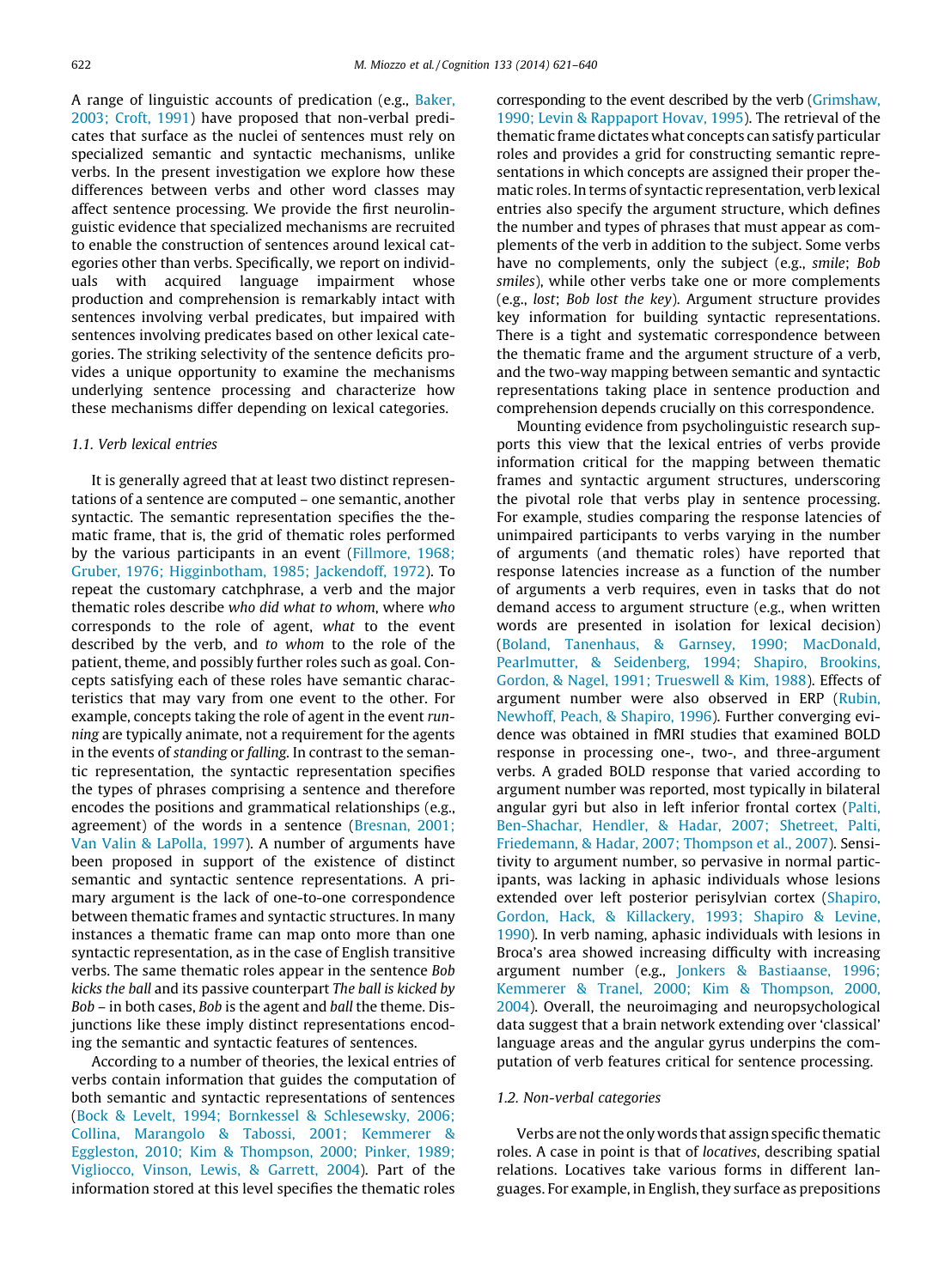<span id="page-2-0"></span>(in, on, beyond, etc.), while in Finnish they are expressed by eight locative suffixes (e.g., –*ssa*, as in *talo* +*ssa*, literally house + in). Despite these differences, locatives are, crosslinguistically, consistently associated with the same binary, Figure-Ground thematic role configuration ([Levinson,](#page-18-0) [2003; Talmy, 1983](#page-18-0)). The Figure refers to the entity to be located, whereas the Ground corresponds to the point or region of reference. Thus, locatives typically describe the position of the Figure with respect to the Ground. In the prepositional phrase Tom is in the room, Tom is the Figure and the room is the Ground. Just as for verbal thematic roles, the roles of Figure and Ground specify the features necessary in order to satisfy the spatial relation denoted by a particular locative preposition ([Carlson & van der](#page-18-0) [Zee, 2005; Coventry & Garrod, 2004; Herskovits, 1986;](#page-18-0) [Landau & Jackendoff, 1993; Svorou, 1994](#page-18-0)). For example, only objects that can function as containers can fill the role of Ground with the locative in.

In English, locative prepositional phrases (PPs) cannot stand alone as the predicates of a sentence, but they require a copular verb like *be* (Tom is in the room; <sup>\*</sup>Tom in room). In this respect, locatives PPs are not unique; nouns and adjectives have similar constraints in English. The sentences \* Tom rascal or \* Tom hungry, are ill formed – the addition of the copular verb makes them grammatically acceptable. Adjectives and prepositions exhibit similar limitations in many languages, though there are languages where the supporting element is not a verb [\(Baker, 2003](#page-17-0)), or can be absent altogether. Across languages, non-verbal lexical categories (nouns, adjectives and prepositions) often overtly lack the predicative function that characterizes verbs ([Baker, 2003; Croft, 1991; Koopman, 1984](#page-17-0)).

This basic difference in predicative function raises critical questions for theories of sentence processing: What mechanisms enable non-verbal lexical categories to link their thematic roles to the proper concepts and be interpreted with the correct mapping between the syntax and semantics? How do non-verbal lexical categories differ – semantically and syntactically – from verbs? There have been many attempts within linguistics to answer these questions (e.g., [Adger & Ramchand, 2003; Baker, 2003;](#page-17-0) [Bowers, 1993; Chomsky, 1995; Heggie, 1988; Hornstein &](#page-17-0) [Lightfoot, 1987; Kratzer, 1996; Moro, 1997;](#page-17-0) [Stowell, 1981;](#page-19-0) [Williams, 1980, 1983\)](#page-19-0). [Baker \(2003\)](#page-17-0) has provided the most comprehensive recent account of the differing predicative functions of distinct lexical categories, one that will form

our starting point. A more detailed description of Baker's account will be presented in Section [4](#page-13-0). Here we highlight the major features of this account from which we have been able to derive testable predictions. While we will not be able to provide evidence for or against the precise details of Baker's proposal, instead we will argue that the broad outlines are confirmed, and the findings we report place restrictions on possible theories of predication.

What makes verbs unique under Baker's account is that "only verbs take subjects directly" ([Baker, 2003, p. 32](#page-17-0)). Because of this feature, in a situation in which the (semantically-based) thematic role of agent has been assigned to Tom, the DP Tom is licensed in subject position in the sentence Tom kicks the ball directly by the verb kick. Baker defines this notion more formally within the framework of X' syntax arguing that only verbs can take a specifier and ''assign a thematic role to the phrase that is their specifier'' ([Baker, 2003, p. 23\)](#page-17-0). (We will not assume or argue for a particular theory of syntax here, rather we simply take it for granted that any theory of syntax characterizes the mapping between thematic roles and syntactic argument positions, and we assume that the broad outlines of Baker's proposal for predication can be translated to other theoretical approaches. For convenience of presentation we will, from now on, use the Government and Binding type theory that Baker adopts.) This claim not only implies that nonverbal lexical categories lack the linguistic/cognitive machinery of verbs, but also that, if they are to be used as predicates, they must depend on external grammatical machinery to assign thematic roles to their subject argument. The copular verb be provides an illustration of this point, as it is needed to generate sentences expressing predication for nouns (Tom  $is$  a boy), adjectives (Tom  $is$ hungry) and prepositions (Tom  $is$  in the room).

Baker, building most directly on [Bowers \(1993\),](#page-17-0) [Chomsky \(1995\), and Kratzer \(1996\)](#page-17-0), proposes that predicative uses of non-verbal categories behave in a fundamentally different way than predicative uses of verbal categories. On Baker's proposal, subjects of non-verbal predicates are licensed by a different mechanism than subjects of verbal predicates; the latter are licensed directly by the verb, but for non-verbal predication, there is a mediating mechanism. Crucially (for our purposes), this is also tied to a difference in thematic role licensing – verbs directly assign a thematic role to their subject, but nonverbal predicates do not. The broad outlines of this theory



Fig. 1. Verbal vs. non-verbal predicates, under a theory-neutral version of [Baker's \(2003\)](#page-17-0) analysis of predication. The sentence on the left is The table hold the book, the one of the right is The book is on the table.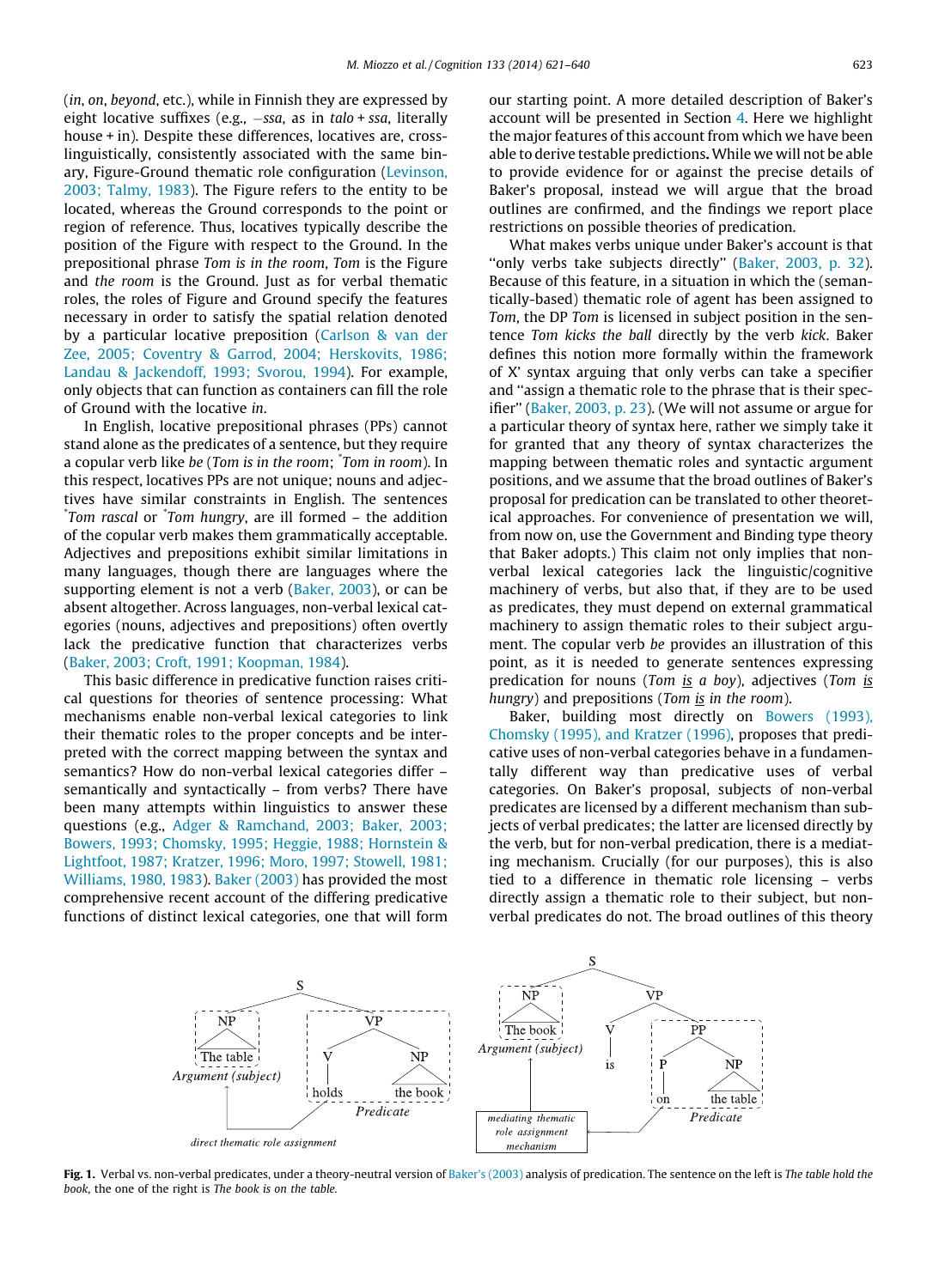<span id="page-3-0"></span>

Fig. 2. Underlying structure of sentences predicated by a Verb (left) and a (spatial) Preposition (right). The sentence on the left is The table hold the book, the one of the right is The book is on the table. Note that Pred is needed to bind the Prepositional Phrase (PP) to the argument. (DP also moves to Spec TP for surface order.)

are sketched in [Fig. 1,](#page-2-0) which depicts an example of this proposal that is neutral with regard to Baker's detailed syntactic assumptions, comparing a verbal sentence (The table holds the book) to a non-verbal sentence (The book is on the table). We will return to the details of Baker's theory in Section [4,](#page-13-0) but briefly, Baker's mechanism is centered around an abstract syntactic head above VP, called Pred (after [Bowers, 1993](#page-17-0)). Following much syntactic literature, Baker treats Pred as a functional projection above VP. The linguistic characterization of Pred can be illustrated with the example of the preposition on in the sentence The book is on the table. The tree diagram in Fig. 2 illustrates the position of Pred in the sentence structure. Book is the Figure and the subject argument, while table, the Ground, is included in the prepositional phrase. The semantics of on determines which concepts function as Figure or Ground. Baker's proposal is that a PP like on the table is not inherently able to combine with a subject argument, either semantically or syntactically. It is only through the mediating mechanism of Pred that the Figure ends up as the thematic role that is linked to the subject argument. As also illustrated in [Fig. 1,](#page-2-0) a verb does not need a mechanism like Pred to fulfill predication. In short, a Predicative Phrase (PredP) functions as a proxy for a verb phrase, making it possible to predicate of a subject even with lexical categories not inherently predisposed to take subjects directly. Pred amounts to a syntactic mechanism serving as the glue between the semantic and syntactic representations – a function that verbs are inherently capable of providing.

The fundamental aspect of Baker's account to underscore here, and what is illustrated in [Fig. 1,](#page-2-0) is that specialized mechanisms are recruited to compensate for the lack of inherent predicative function of nouns, adjectives and locatives. This leads to the prediction, according to either the broad construal shown in [Fig. 1](#page-2-0), or Baker's specific proposal shown in Fig. 2, that non-verbal lexical categories are qualitatively different from verbs in terms of sentence processing. In the research we report on here we examined whether evidence of different verbal and non-verbal mechanisms can be observed in individuals suffering from acquired impairments in sentence processing. We did so by specifically investigating if verbal and non-verbal lexical categories can be differentially disrupted by neural damage.

#### 1.3. Sentence processing impairments

Acquired language deficits often result in the impaired comprehension and production of sentences that are not explainable by single word processing difficulties. Sentence processing impairments are typically accompanied by a constellation of other language deficits varying considerably from case to case, although certain deficits appear more commonly than others (e.g., halting and effortful speech, under-utilization of closed class morphemes, simplification of phrase structures) ([Kean, 1985;](#page-18-0) [Martin, 2006; Menn & Obler, 1990](#page-18-0)). The brain lesion localization is also variable. Lesions often involve the left anterior inferior regions extending over Broca's area and the insula, but the specific components of these regions responsible for sentence processing impairments remain elusive ([Dronkers, Wilkins, Van Valin, Redfern, & Jaeger,](#page-18-0) [2004; Kaan & Swaab, 2002; Newhart et al., 2012;](#page-18-0) [Rogalsky & Hickock, 2011](#page-18-0)). Sentence processing impairments are most evident when the meaning of single words cannot support unambiguous interpretations of sentences, as with semantically reversible sentences such as Tom greets Jeff ([Berndt, Mitchun, & Haendiges, 1996; Howard,](#page-17-0) [1985](#page-17-0)). The correct interpretation of this sentence requires understanding who greets whom, it is not sufficient to know the meaning of the single words since both Tom and Jeff can fulfill each role. Failures with reversible sentences are particularly evident with complex or noncanonical sentences [\(Caramazza & Zurif, 1976](#page-18-0)), although they can also appear with simpler constructions, such as active subject-verb-object (SVO) declarative sentences (Tom greets Jeff) ([Schwartz, Saffran, & Marin, 1980\)](#page-19-0).

The finding of role reversal errors in comprehension and production tasks is of clear relevance for theories of sentence processing. For example, presented with a sentence (Tom greets Jeff) individuals may point to a picture showing the reversed theme arrangement (Jeff greets Tom). Analogous role reversal errors may occur in a picture description task (Tom greets Jeff  $\rightarrow$  "Jeff greets Tom"). Arguably, these types of errors may arise from impairment to syntactic or semantic processes or to the interface mechanisms responsible for mapping between the two. For example, the 'diagnosis' of a deficit specifically affecting the mechanisms responsible for mapping thematic roles onto syntactic ones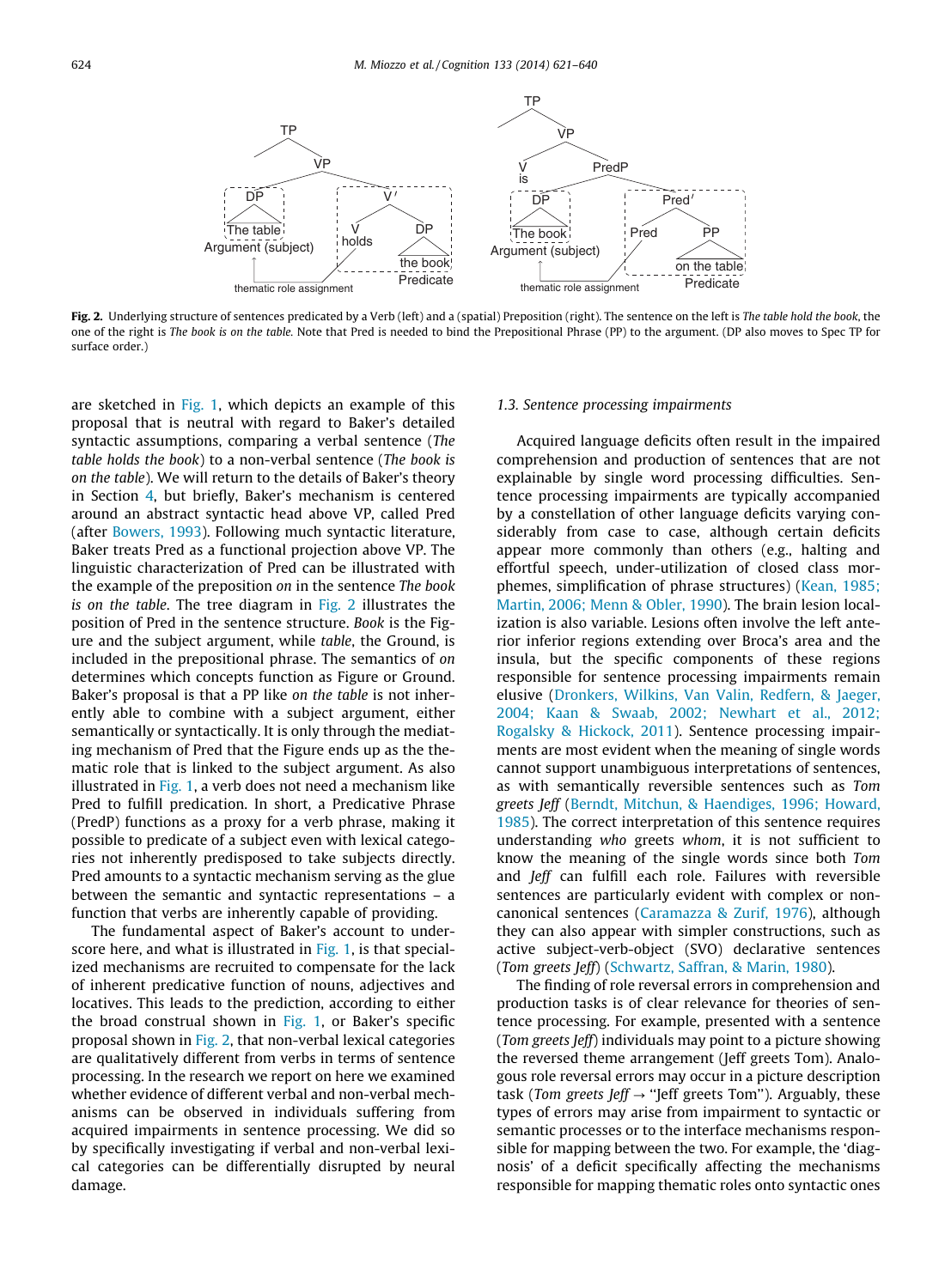<span id="page-4-0"></span>has been based on the finding of preserved grammaticality judgment ability in the face of role reversal errors in comprehension and production ([Breedin & Martin, 1996;](#page-17-0) [Caramazza & Miceli, 1991; Devescovi et al., 1997; Kim &](#page-17-0) [Thompson, 2004; Linebarger, Schwartz, & Saffran, 1983;](#page-17-0) [Miozzo, Fischer-Baum, & Postman, 2008\)](#page-17-0). In these reports, individuals can distinguish ungrammatical from grammatical sentences fairly accurately but nevertheless fail in comprehending/producing reversible sentences. A dissociation such as this one, between (relatively) intact grammatical processing and impaired thematic role assignment, is important in providing evidence of the neural and computational separability of the key components of the sentence processing machinery.

In most cases reporting role reversal errors, testing has typically focused on comprehension and production of active and passive sentences involving verbs. Nonetheless, while reversible locative and adjectival contexts have been examined far less systematically, there are reports of individuals who also produce role reversal errors with locatives and adjectives (e.g., The paper is on the book or The girl is fond of the boy) [\(Black, Nickels, & Byng, 1991;](#page-17-0) [Miozzo et al., 2008; Schwartz et al., 1980](#page-17-0)). Furthermore, [Thothathiri, Schwartz, and Thompson-Schill \(2010\)](#page-19-0) reported problems in ordering words within Noun Phrases (e.g., The eye and the pencil was produced instead of The pencil and the eye) in patients with impairments affecting role assignment. The finding of similar difficulties in verbal and nonverbal contexts points to semantic or syntactic deficits affecting the various mechanisms that are shared by verbal and non-verbal lexical categories– e.g., those implicated in binding concepts to thematic roles or those determining word order. Damage to these shared mechanisms may generate reversal errors that cut across grammatical categories. However, as suggested by the discussion above, there are reasons to think that verbs might engage different mechanisms than locatives and adjectives. If so, one might expect there to be patterns of impairment that differentially affect these mechanisms, a possibility that was explored in the investigation reported on in this paper.

#### 1.4. The present investigation

Two English-speaking participants (AES and GFE) exhibited sentence-processing impairments as a result of acquired brain lesions affecting left hemisphere inferiorfrontal regions. They were able to distinguish grammatical from ungrammatical sentences but produced role reversal errors in comprehension and production that were not due to difficulties in single word comprehension/production. These characteristics, in addition to the fact that, as we will show, they did not have difficulties in computing thematic roles in general, point to a deficit affecting the semantics– syntactic interface. To examine the characteristics of rolereversal errors with verbal and non-verbal predicates and the possibility that verbal and non-verbal predication might recruit different mechanisms, we examined spoken comprehension and production of SVO sentences with (transitive) locatives (e.g., Tom is behind Jeff) as well as adjectival comparatives (e.g., Tom is taller than Jeff). Crucially, locatives and adjectival comparatives require the copular verb be, and therefore, under the account of predication reviewed above, they would depend on specialized mechanisms to serve as predicates. This testing allowed us to evaluate the claim that the mechanisms used by non-verbal categories are cognitive and neurally distinct from those used by verbs and can be selectively impaired by brain damage. In addition, we examined the possible domain of application of the mechanism under investigation. We did so by examining comprehension and production in complement encoding (e.g., John put the book on the table) which, following [Pesetsky \(1995\),](#page-19-0) [Harley \(2003\),](#page-19-0) among others on ditransitives in general, should also depend on a syntactic mechanism such as Pred in the embedded clause. In this way, the investigation represents a theoretically motivated neuropsychological study of highly detailed aspects of the cognitive machinery involved in sentence comprehension and production.

The presentation of the results is organized as follows. In Section 2, we describe the tests of cognitive abilities conducted with AES and GFE. Of particular relevance are those results highlighting the relative preservation of grammatical and visuo-spatial processes. Furthermore, the detailed assessment of deficits in spoken word production and verbal short-term memory (AES) was instrumental in designing experimental tasks best suited for examining sentence processing in our participants. The following section – Experimental Investigation – starts with the presentation of results showing the striking dissociation between preserved role assignment with verbs and impaired role assignment with locatives and adjectival comparatives. The rest of the Experimental Investigation section is devoted to examining several potential explanations of this dissociation.

# 2. Case descriptions

AES, an ambidextrous woman, held a Master's degree and worked as manager for a federal agency before suffering a stroke at the age of 42. The stroke resulted in a left hemisphere lesion affecting the inferior and middle frontal lobes, the superior temporal gyrus, supramarginal gyrus and extending posteriorly to the anterior portion of the angular gyrus. GFE, a left-handed man who worked as an attorney, suffered a left hemisphere stroke at the age of 51. The stroke resulted in cortical damage to the insula, and the posterior, medial frontal lobe, especially the orbitalis region of the inferior frontal gyrus, as well as subcortical damage to the putamen, internal capsule, caudate nucleus, pulvinar and thalamus. Both participants suffered left-sided hemiplegia affecting upper and lower limbs.

In terms of spontaneous speech, both AES and GFE exhibited frequent hesitations due to word-finding difficulties and occasional phoneme omissions and substitutions. A motor speech deficit also contributed to GFE's speech impairment, causing him to occasionally produce phonetically imprecise forms. By contrast to their moderate difficulties in spoken production, speech comprehension appeared to be largely preserved. AES and GFE were administered an extensive test battery to assess their language and cognitive skills. In this section, we report on the tests most relevant to the experimental language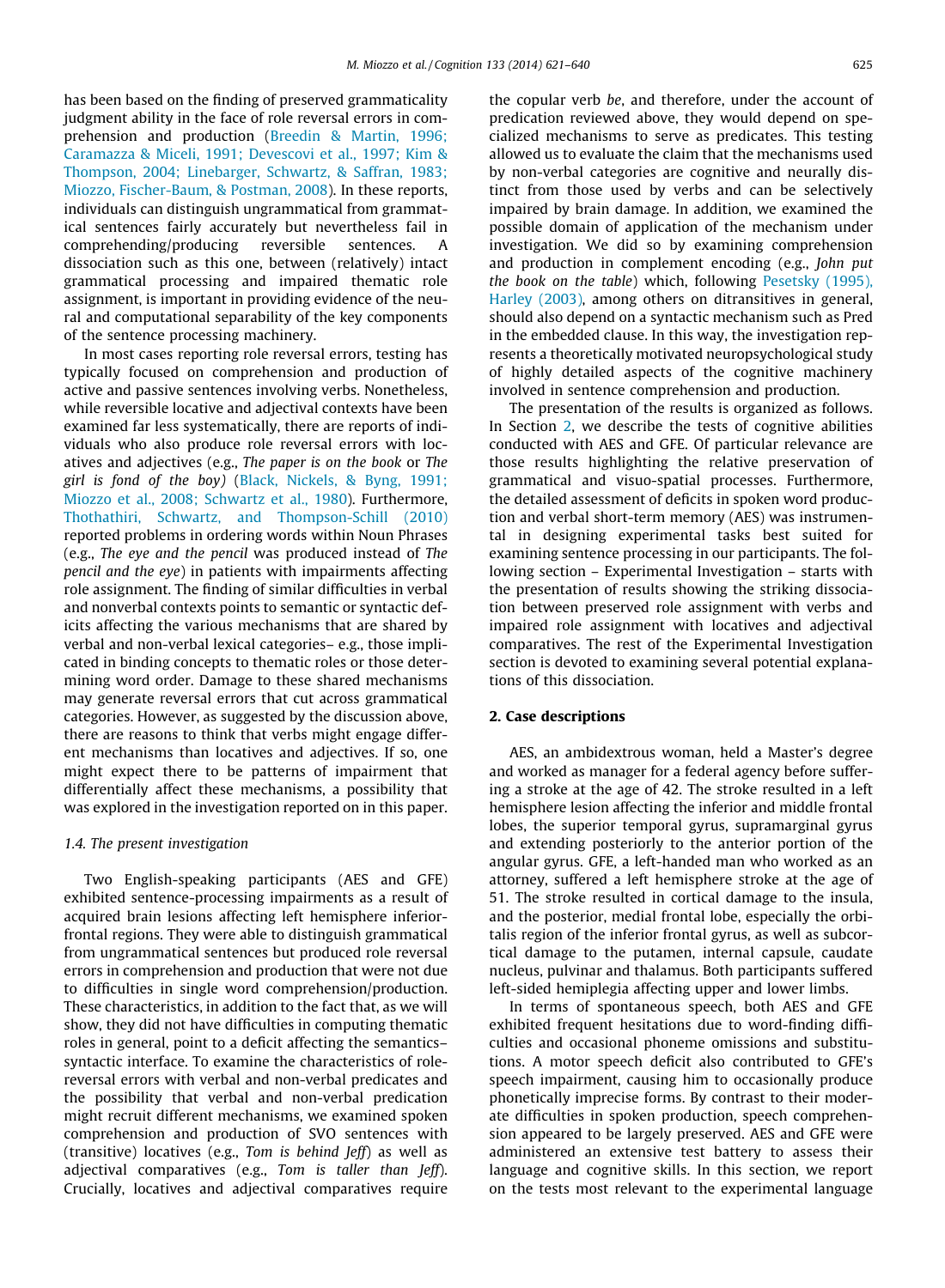<span id="page-5-0"></span>and spatial tasks that were used in the present investigation. Results are summarized in Table 1. (Note: Only the first complete response was scored in all tasks.)

# 2.1. Spoken word comprehension

Phoneme perception was intact for both AES and GFE as demonstrated by scores within the normal range on Phoneme Discrimination (PALPA, Test 2; [Kay, Lesser, &](#page-18-0) [Coltheart, 1992\)](#page-18-0). In this task, participants were asked to respond same/different to identical word pairs or word pairs differing by one phoneme (bed-bet). Scores were also within normal range on a spoken word comprehension task (PPVT, Form M; [Dunn & Dunn, 1981\)](#page-18-0) that requires matching a spoken word to a target picture presented with three semantically related picture foils. These normal scores indicate good auditory processing, preserved visual (picture) processing and generally intact lexical semantic knowledge.

# 2.2. Spoken word production

Performance on the Boston Naming Task [\(Goodglass &](#page-18-0) [Kaplan, 1972\)](#page-18-0) indicated moderate impairment, more severe for AES than GFE (correct responses: 40%  $(z=-8.7)$  vs.  $70\%$   $(z=-3.7)$ ; age-matched control data from [Tomaugh & Hubiey, 1997](#page-19-0)). Half of AES's errors (18/ 36; 50%) consisted of well-articulated words/nonwords phonologically similar to the target (broom  $\rightarrow$  "boom"), suggesting difficulty in the retrieval and/or combination of phonemes (phonemic encoding). Semantic substitutions  $(\textit{account} \rightarrow \text{``harmonica''})$  and no-responses together accounted for 46% of AES's errors and for 78% of GFE's. While no-responses are the hallmark of lexical retrieval

#### Table 1

 $\overline{a}$ 

Scores in language and spatial tasks.

deficits, semantic substitutions in the context of intact semantic comprehension are also characteristic and, therefore, their overall pattern of performance indicates that lexical retrieval difficulties were a primary source of the naming errors. Nouns and verbs were named with comparable accuracy by both participants (see Table 1; materials from [Zingeser & Berndt, 1990\)](#page-19-0).

# 2.3. Grammatical processing

This ability was assessed with two grammaticality judgment tasks that required discriminating ungrammatical sentences from grammatical ones. Grammatical and ungrammatical sentences were spoken by the experimenter and were equally probable in the stimulus set. Materials for the first grammaticality judgment task were from [Linebarger et al. \(1983\).](#page-18-0) Ungrammatical sentences violated one of ten grammatical rules, for example agreement (<sup>\*</sup>*I* helped themselves to the birthday cake) or reflexives ( \* I helped themselves to the birthday cake). Each rule was tested with 7 or 8 sentences (Total  $N = 80$ ). The scores obtained by AES (90%) and GFE (98%) were comparable to those of normal controls (96–99%; [Miozzo et al., 2008](#page-18-0)). Materials for the second grammaticality judgment task were from [Kim and Thompson \(2004\)](#page-18-0) and examined verb argument structure. Incorrect sentences either lacked an argument (\* The boy is pulling to the house) or included an extra one (<sup>\*</sup>The boy is pulling the girl the cart) (Total  $N = 44$ ). AES and GFE were correct 98% and 93% of the time, respectively. Some of the sentences in the grammaticality judgment tasks tested prepositions and adjectives, the syntactic elements on which our investigation focused. Examples of ungrammatical sentences include \*She went

| Tasks                                                     | <b>AES</b>         |                    | <b>GFE</b> |            |
|-----------------------------------------------------------|--------------------|--------------------|------------|------------|
| Language tasks                                            |                    |                    |            |            |
| Phoneme Discrimination (PALPA 2)                          |                    |                    |            |            |
| Same                                                      | $z = .59$          | (36/36)            | $z = -.69$ | (35/36)    |
| <b>Different</b>                                          | $z = .45$          | (36/36)            | $z = -.32$ | (34/36)    |
| Word Picture Matching (PPVT)                              | 39                 |                    | 94         |            |
| Boston Picture Naming (Goodglass & Kaplan, 1972)          | 40%                | (24/60)            | 70%        | (42/60)    |
|                                                           |                    | $z = -8.7$         |            | $z = -3.7$ |
| Picture Naming (Zingeser & Berndt, 1990)                  |                    |                    |            |            |
| <b>Nouns</b>                                              | 85%                | (51/60)            | 86%        | (52/60)    |
| Verbs                                                     | 73%                | (22/30)            | 86%        | (26/30)    |
| Grammaticality Judgment Task                              |                    |                    |            |            |
| Linebarger et al. (1983)                                  | 90%                | (72/80)            | 98%        | (78/80)    |
| Kim and Thompson (2004)                                   | 98%                | (43/44)            | 93%        | (41/44)    |
| Verbal Short-term Memory                                  | 3-digits           |                    | 6-digits   |            |
|                                                           |                    |                    |            |            |
| Spatial tasks                                             |                    |                    |            |            |
| Differential Ability Scale (Elliott, 2007)                | Normal Adult Score | Normal Adult Score |            |            |
| Rey-Osterrieth Figure                                     |                    |                    |            |            |
| Copy                                                      | $41 - 59$          | >99                |            |            |
| Immediate Reproduction                                    | $29 - 40$          | $41 - 59$          |            |            |
| Delayed Reproduction                                      | $29 - 40$          | $41 - 59$          |            |            |
| Face Memory (Warrington, 1984)                            |                    | >95                |            | 75         |
| Recognition of Interior/Exterior Object Parts             | 100%               | (80/80)            | 100%       | (80/80)    |
| Recognition of Top/Bottom/Front/Back of Objects           | 88%                | (141/160)          | 99%        | (158/190)  |
| Rotation to Canonical Orientation (Turnbull et al., 1997) | 100%               | (32/32)            | 100%       | (32/32)    |
| Object-centered Position (Turnbull et al., 1997)          | 95%                | (49/50)            | 100%       | (50/50)    |
| Viewer-centered Position (Miozzo et al., 2008)            | 88%                | (141/160)          | 99%        | (158/190)  |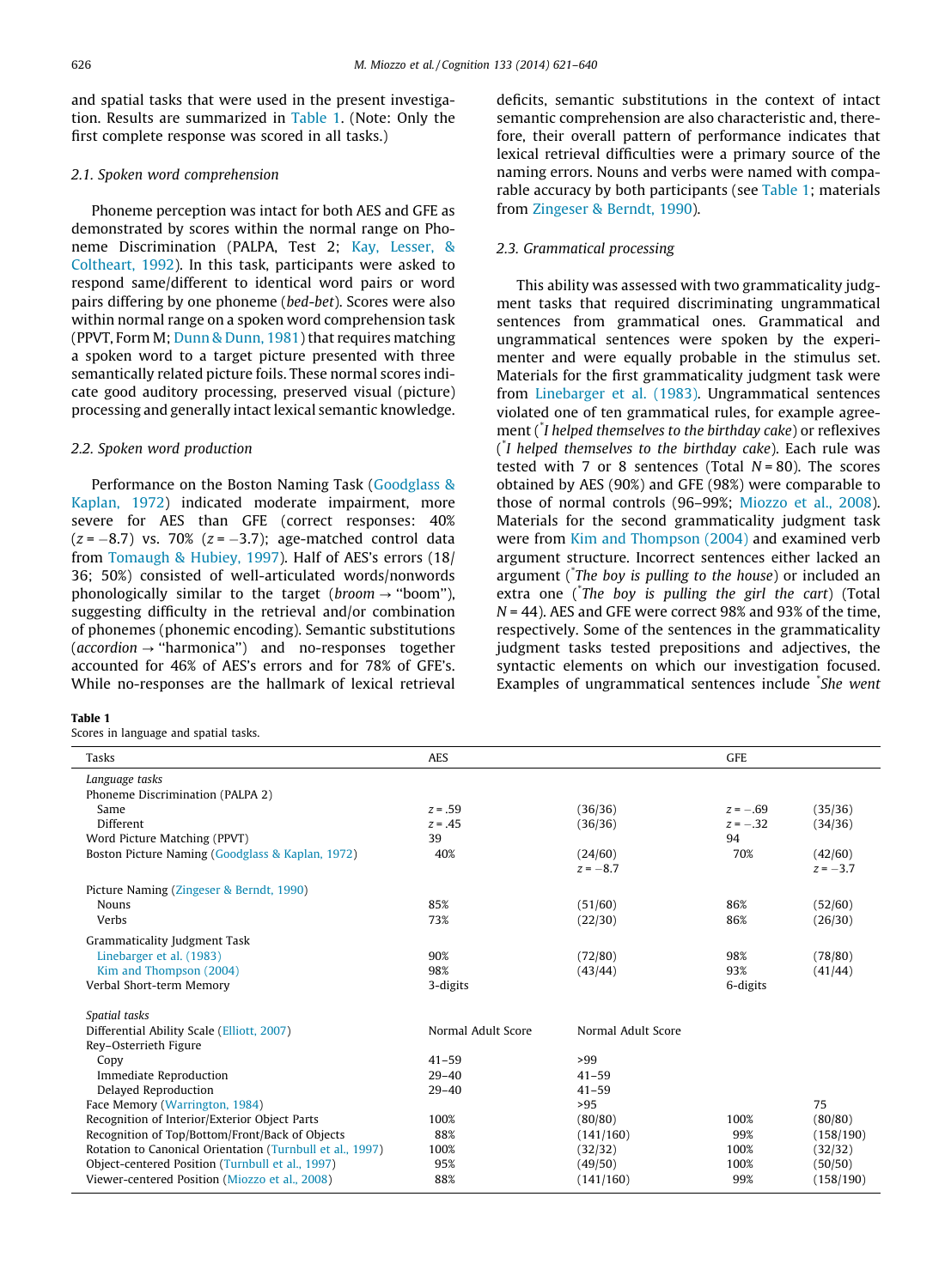the stairs up in a hurry (incorrect preposition movement) and \* The paper was full mistakes (incorrect adjective phrase). Both participants accurately judged the grammaticality of these sentences (AES: 43/47, 91%; GFE: 46/47, 98%).

## 2.4. Verbal short-term memory

GFE exhibited normal performance in forward repetition of digit sequences, correctly repeating 6-digit sequences. AES, on the other hand was successful only with 3-digit sequences. Normal performance on this task is between 5and 6 digits.

# 2.5. Visuo-spatial tasks

Because of the importance of spatial language to the experimental investigation, AES and GFE were administered two standardized diagnostic tests of basic visuo-spatial abilities. In the Differential Ability Scales, Pattern Construction Subtest ([Elliott, 2007](#page-18-0)), 2-D geometrical patterns are reproduced by arranging small blocks. In the Rey–Osterrieth ([Stern et al., 1994](#page-19-0)) a complex figure is copied and also drawn from memory (immediate and delayed reproduction). In both tasks, GFE scored in the mid normal range, AES in the mid or low normal range (see [Table 1](#page-5-0)). Both participants also performed within normal range in a forced-choice face recognition task [\(Warrington, 1984](#page-19-0)), a task in which individuals with spatial deficits are often impaired. Another set of tasks evaluated spatial skills necessary for accurate use of spatial language, namely: the ability to identify regions of space and objects with reference to frames centered on the object, the speaker or the listener ([Landau & Jackendoff, 1993\)](#page-18-0). Specifically, these tasks required participants to indicate the interior/exterior parts of objects shown in 2-D images, rotate objects to their canonical orientations, or compute orientation in object- or viewer-centered frames of reference. Objectcentered frames were tested using a task developed by [Turnbull, Beschin, and Della Sala \(1997\),](#page-19-0) in which participants indicated which of three identical objects had a different orientation. For viewer-centered frames (from [Miozzo et al., 2008\)](#page-18-0), an object drawing was shown in four positions on a page (front, bottom, right, and left) and participants identified the objects in specific locations (''Point to the left kite;'' ''Point to the top kite''). As the results in [Table 1](#page-5-0) show, the performance of AES and GFE ranged between 88% and 100% on all of these tasks. In sum, there were no signs of visuo-spatial deficits that could compromise spatial language processing.

#### 2.6. Summary

A clear dissociation was observed with both participants between moderately impaired word production and spared word comprehension. The word production difficulties were primarily due to difficulties in accessing phonological word forms and, in the case of GFE, also from mild motor speech difficulties. There was no evidence of a selective naming deficit for verbs. Grammaticality judgments were extremely accurate, indicating generally well-preserved syntactic knowledge. Visuo-spatial abilities, tested extensively, for the most part were within normal range.

#### 3. Experimental investigation

## 3.1. General procedure

Experiments included tests of both speech comprehension and speech production. The following features were shared by both of these tests: (a) materials from the different tests were tested separately, and the administration of most of the tests required multiple testing sessions; (b) each administration of a task started with practice trials; (c) the order of stimulus presentation was randomized within each test; (d) in the rare occasion that participants produced multiple responses, only the first response was included in the analyses; (e) control data were collected from sets of  $n = 5$  college students if not available from previous publications.

# 3.1.1. Comprehension tests

Most of the tasks used to assess comprehension required participants to indicate whether pictures correctly depicted the word, phrase, or sentence spoken by the experimenter. There were two variants of these comprehension tasks. One variant (Verification Task) involved sentences and was used to test role assignment with verbs, locatives, and comparatives. On each trial, participants saw a single picture and responded ''Yes'' or ''No'' depending on whether or not the picture matched the spoken sentence. Yes and No responses were each expected in 50% of the trials. Two pictures were prepared for each event/state by reversing the roles of the elements involved in the event/ state. For example, a man and a woman took part in the event helping with reversed roles between pictures, so in one picture the man helps the woman, while in the other picture the woman helps the man. This procedure not only controlled for biases stemming from pragmatic knowledge, but it also ensured the reversibility of thematic roles. Both of the pictures prepared for each event were presented twice, accompanied by a sentence describing the roles depicted in the sentence either correctly or incorrectly. Therefore, crossing role assignment and response (Yes/ No), each event/state was tested four times, each time in a separate block of the experiment.

The other variant (Picture Matching) was used to test the comprehension of words or phrases. Multiple pictures were presented and participants were instructed to point to the target picture corresponding to the word or phrase spoken by the experimenter. Target picture positions (e.g., left or right relative to the participant) were counterbalanced across trials.

In both variants of the comprehension task, the experimenter first showed a picture and immediately afterwards presented the verbal probe. Upon request, the experimenter repeated the verbal probe (an event that rarely occurred with either controls or participants with aphasia), and no time limits were imposed on participants' responses.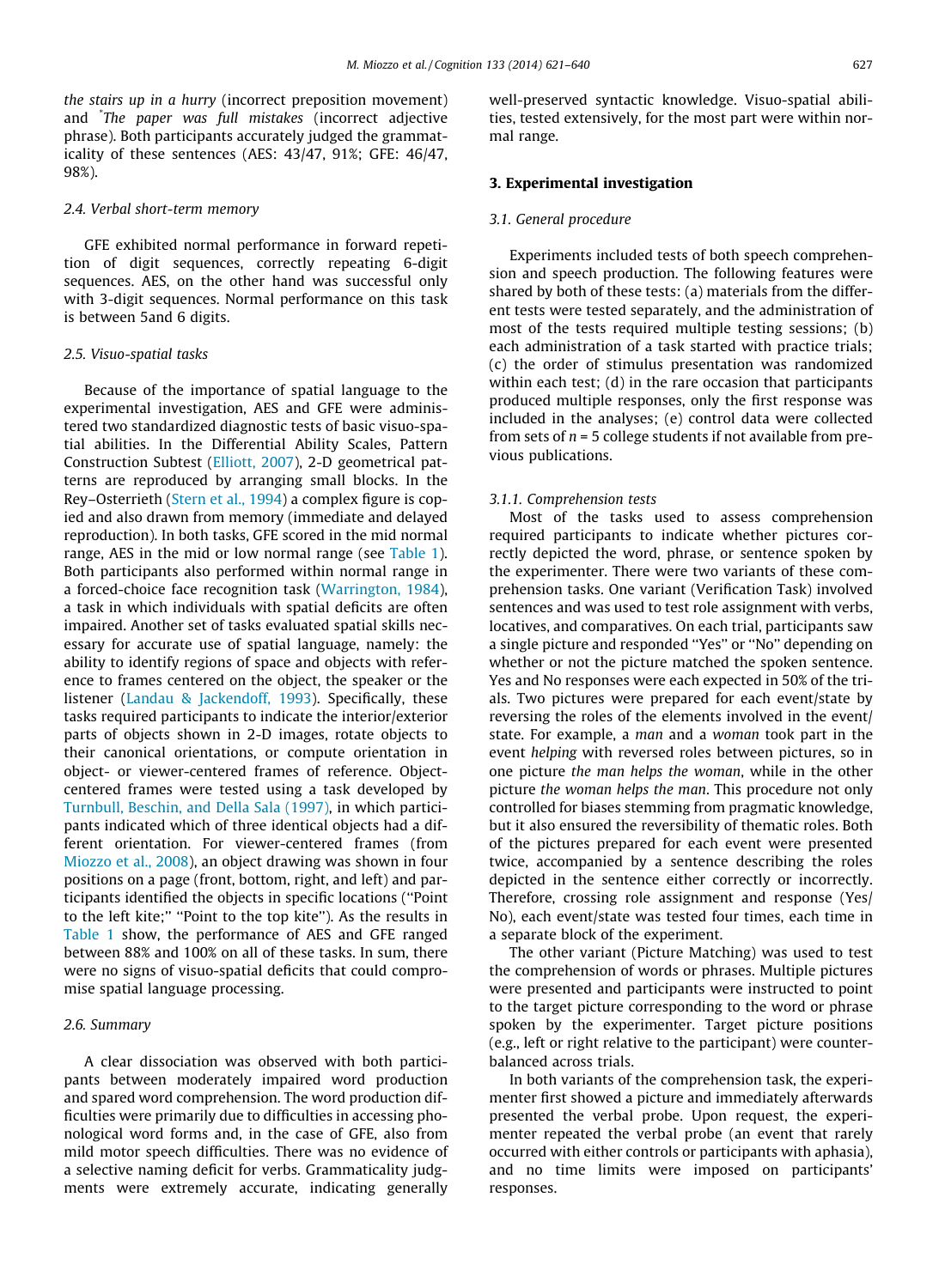# <span id="page-7-0"></span>3.1.2. Production tests

These tests required either producing words to complete a sentence or responding to specific questions. Because of their spoken production deficits (described above), AES and GFE occasionally produced phoneme errors (rooster  $\rightarrow$  "wooster") and word substitutions ([male] chef  $\rightarrow$  "man"), which were ignored because they did not affect the scoring of these tests. Responses were audio-taped for scoring purposes.

# 3.2. Experiment 1: Role reversal errors in verbal and nonverbal constructions

Evaluation of the integrity of thematic role assignment for verbs, locatives, and adjectival comparatives was carried out in tasks of spoken sentence comprehension (Sentence-Picture Verification Task) and production (Fill-in the-Blanks Task).

#### 3.2.1. Methods and materials

3.2.1.1. Task 1. Sentence-Picture Verification: role-reversible sentences. The sentences spoken by the experimenter either matched the picture in terms of thematic role assignments or they were role reversed (foil sentences). Examples of pictures and foil sentences for verb, locatives, and adjectival comparatives are shown in Table 2.

Sentences were SVO, active declarative with verbs, copular with locatives and adjectival comparatives. We tested 46 distinct verbs and 46 distinct adjectives, fewer spatial prepositions (7; around, behind, between, in, in front of, on, under), due to the restricted number of categorical spatial relationships encoded by spatial prepositions. The picture pairs corresponding to each verb (from [Miozzo et al.,](#page-18-0) [2008](#page-18-0)) and adjective showed identical entities filling opposite roles. There were 10 distinct picture pairs for each spatial preposition. Each picture was presented with a matching sentence and a mismatching sentence such that the total number of trials in the Sentence-Picture Verification was equal to 184 with verbs and adjectives and 140 with locatives.

3.2.1.2. Task 2. Fill-in-the-Blanks: role-reversible sentences. The picture pairs used in the Sentence-Verification Task with verbs  $(N = 46)$ , adjectival comparatives

#### Table 2

Examples of pictures, foil sentences (Sentence-Picture Verification) and sentence fragments (Fill-in-the-Blanks Task).

| Word category                                                            | Examples                                                                          |
|--------------------------------------------------------------------------|-----------------------------------------------------------------------------------|
| <b>Verbs</b><br>Picture<br>Foil sentence<br>Sentence fragment            | The woman helps the man<br>The man helps the woman<br>$\qquad$ helps $\qquad$     |
| Adjectival comparatives<br>Picture<br>Foil sentence<br>Sentence fragment | The hat is darker than the glove<br>The glove is darker than the hat<br>is darker |
| Locatives<br>Picture<br>Foil sentence<br>Sentence fragment               | The helicopter is below the UFO<br>The UFO is below the helicopter<br>is below    |

 $(N = 46)$ , and spatial prepositions with the exclusion of in, were used again in the Fill-in-the-Blanks Task. Sentence fragments were printed beneath each picture with blank spaces in positions corresponding to both arguments. For example, the picture of a woman helping a man appeared with the following sentence fragment and blanks: helps . Depending on the condition, the sentence fragment included a verb (helps), a copula + adjectival comparative (is darker than) or a copula + locative (is below). Participants were expected to provide nouns phrases to fill in the blanks, so that all sentences had SVO structure. The experimenter read the fragment out loud at the beginning of the trial and participants were asked to produce the complete sentence that matched the picture. The Fillin-the-Blanks task comprised 92 trials with verbs and adjectival comparatives, and 120 with locatives.

#### 3.2.2. Results

As expected, controls performed at ceiling with mean accuracies in the 93–100% range across the various conditions in both tasks (see [Table 3\)](#page-8-0). AES and GFE performed very similarly to controls only with verbs, both in the Sentence-Picture Verification Task (AES = 97%; GFE = 96%) and the Fill-in-the-Blanks Task (AES = 96%; GFE = 89%). Responses in the Sentence-Picture Verification Task were more accurate with verbs than with either adjectival comparatives (AES 80%,  $\chi^2$  = 23.2, p < .001; GFE 88%,  $\chi^2$  = 7.11,  $p = .007$ ) or locatives (AES 70%,  $\chi^2 = 42.5$ ,  $p < .001$ ; GFE 78%,  $\chi^2$  = 23.7, p < .001). Superior performance with verbs was also apparent in d' scores ([Table 3\)](#page-8-0). A similar pattern was observed with the Fill-in-the-Blanks Task, on which both participants were significantly more accurate with verbs than adjectival comparatives (AES  $\chi^2$  = 14.5,  $p < .001$ ; GFE  $\chi^2 = 3.1$ ,  $p = .06$ ) or locatives (AES  $\chi^2 = 41.3$ ,  $p < .001$ ; GFE  $\gamma^2 = 8.8$ ,  $p = .002$ ). All the errors in the Fill-in-the-Blanks Task consisted of role-reversals.

In both tasks, participants' responses were more accurate with adjectival comparatives than locatives; these differences were significant ( $\chi^2$  p < .05) except for GFE's performance in the Fill-in-the-Blanks Task. The greater difficulties demonstrated with locatives could reflect systematic differences in the materials or in the syntactic structures; alternatively, they could have been due to specific difficulties with locatives. This second possibility was tested and results reported in a subsequent section.

# 3.2.3. Interim discussion

An identical pattern was observed in sentence comprehension and sentence production: AES and GFE made frequent role reversal errors with adjectival comparatives and locatives but almost never with verbs. This stark dissociation provides an important clue for determining the functional locus of the impairment causing role reversal errors. The absence of role reversal errors with verbs makes it unlikely the hypothesis of a semantic impairment affecting the processing of thematic roles in general. A general impairment of this type might make it difficult to associate the referent of an argument (the woman) with its appropriate thematic role (e.g., actor in The woman helps the man); furthermore, this type of deficit would be expected to affect all grammatical classes, including verbs.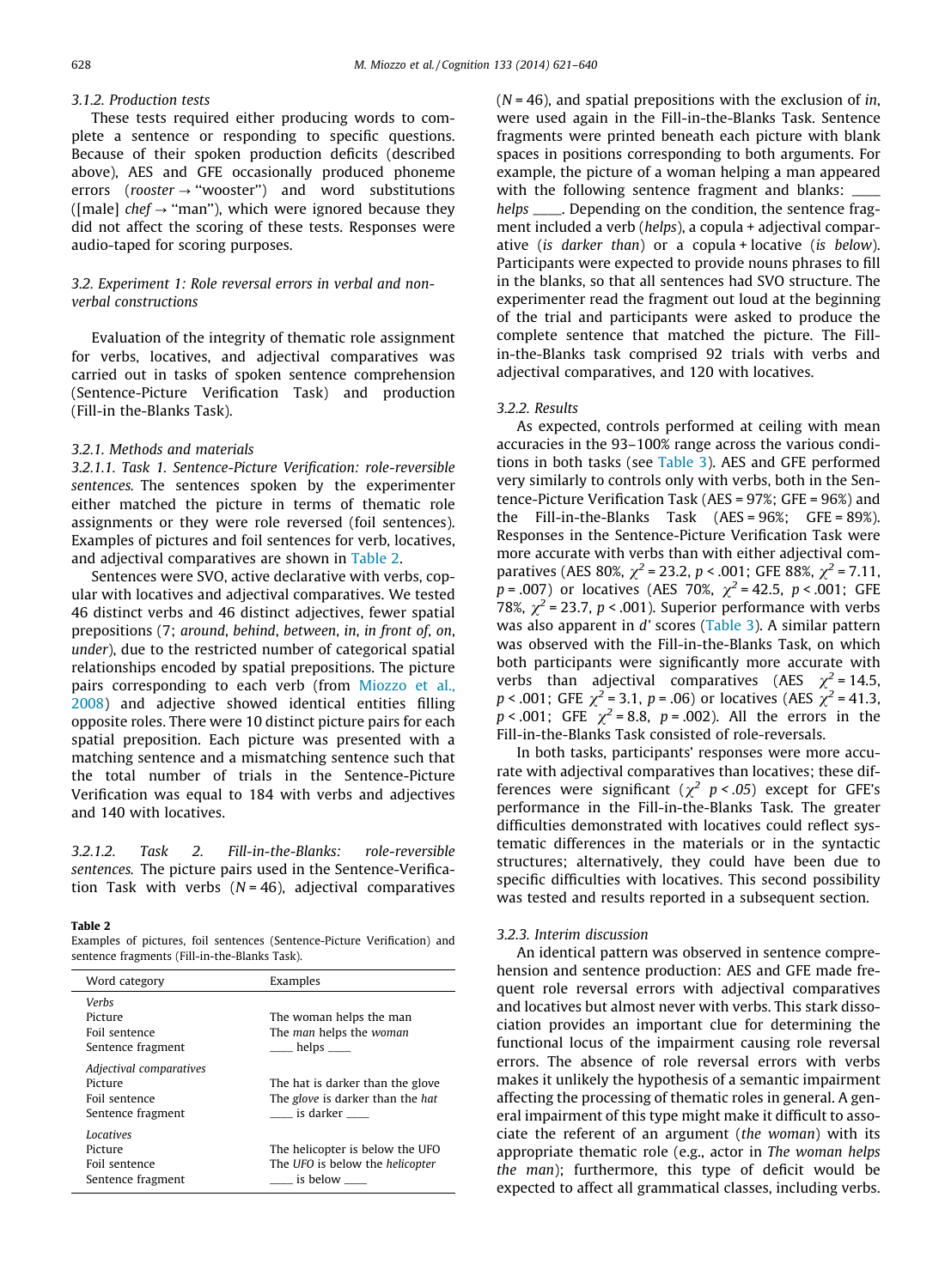#### <span id="page-8-0"></span>Table 3

Responses in Sentence-Picture Verification and Fill-in the-Blanks Tasks (AES, GFE, Controls).

| Word class              | Sentence-Picture Verification Tasks/participants |       |                            |                              |       |                                          |                                                                                                   |
|-------------------------|--------------------------------------------------|-------|----------------------------|------------------------------|-------|------------------------------------------|---------------------------------------------------------------------------------------------------|
|                         | AES correct responses                            |       | GFE correct responses<br>ď |                              | ď     | Controls correct responses total (range) |                                                                                                   |
|                         | Yes/no                                           | Total |                            | Yes/no                       | Total |                                          |                                                                                                   |
| Verbs                   | 97/96%                                           | 96%   | 3.59                       | 97/94%                       | 96%   | 3.44                                     | $99\%$ <sup>a</sup><br>$(97-100%)$                                                                |
| Adjectival comparatives | 71/89%                                           | 80%   | 1.78                       | 93/83%                       | 88%   | 2.44                                     | 98%<br>$(94 - 100\%)$                                                                             |
| Locatives               | 78/61%                                           | 70%   | 0.46                       | 80/76%                       | 78%   | 1.54                                     | 99%<br>$(98 - 100\%)$                                                                             |
|                         | Fill-in-the-Blanks Tasks/Participants            |       |                            |                              |       |                                          |                                                                                                   |
| Verbs                   | AES correct responses<br>96%                     |       |                            | GFE correct responses<br>89% |       |                                          | Controls correct responses (range)<br>$99%$ <sup><math>\frac{a}{b}</math></sup><br>$(99 - 100\%)$ |
| Adjectival comparatives | 76%                                              |       |                            | 79%                          |       |                                          | 97%<br>$(94 - 100\%)$                                                                             |
| Locatives               | 52%                                              |       |                            | 70%                          |       |                                          | 99%<br>$(98 - 100\%)$                                                                             |

<sup>a</sup> Controls' data were from [Miozzo et al. \(2008\)](#page-18-0).

The lack of role reversal errors with verbs indicates instead that syntactic arguments and thematic roles are correctly linked. Further, as reported above, the preserved ability to make grammaticality judgments across a wide range of structures makes it unlikely that the role reversal errors produced by AES and GFE stem from impaired syntactic processes. In light of the overall pattern of results, it seems more plausible to attribute the role reversal errors to deficits at the level at which thematic roles are mapped to their corresponding syntactic structures.

We should also point out that the response patterns produced by AES and GFE are unlikely to have resulted from deficits affecting verbal short-term memory or working memory. An association between these types of memory difficulties and sentence processing deficits has been proposed in prior neuropsychological studies [\(Stowe,](#page-19-0) [2000; Vallar & Baddley, 1984\)](#page-19-0), and more recently in neuroimaging studies that showed activation in common posterior frontal and temporal–parietal areas in response to memory tasks and sentence processing tasks [\(Fiebach,](#page-18-0) [Schlesewsky, Lohmann, von Cramon, & Friederici, 2005;](#page-18-0) [Just, Carpenter, Keller, Eddy, & Thulborn, 1996; Kaan &](#page-18-0) [Swaab, 2002; Rogalsky & Hickock, 2011; Rogalsky,](#page-18-0) [Matchin, & Hickock, 2008; Santi & Grodzinsky, 2007](#page-18-0)). Although the significance of this association has been call into question (see e.g., [Caplan & Waters, 1999\)](#page-18-0), it is important to examine and rule out such a link in AES and GFE. The fact that comparably short sentences were used to evaluate verbs, locatives and comparatives cannot account for the differences in accuracy between the sentence types. In addition, the fact that, as described in Section [2,](#page-4-0) AES and GFE were quite discrepant in their verbal short-term memory performance is at odds with the remarkable similarities of their thematic role confusions.

We should also consider whether the discrepancies between verbal and non-verbal categories reflected strategies our participants used to circumvent (at least in part) language deficits. This is a legitimate concern in light of findings revealing the use of strategies especially to cope with problems in sentence processing [\(Caplan, & Hildebrandt,](#page-18-0)

[1988; Kolk, & van Grunsven, 1985\)](#page-18-0). A strategy assuming that the subject noun is the agent would explain the correct comprehension of verbal as compared to non-verbal forms. Such a strategy would ensure correct responses only with verbs, as we indeed found. Passive sentences provide a way to test as to whether a strategy of this kind was used. Because the agent does not correspond to the subject in passive sentences, the strategy ''subject noun equals agent'' would lead to incorrect role assignments with passive sentences. We assessed the comprehension of passive sentences using 32 of the verbs tested in the Sentence-Picture Verification Task (Exp. 1). AES and GFE indicated whether a passive sentence (The man is helped by the woman) matched the event depicted in the picture. GFE was correct 94% of the time; accuracy was similar when the same verbs were tested in active sentences (92%;  $\chi^2$  < 1). By contrast, AEF was significantly less accurate with passive than active sentences (50% vs. 97%;  $\chi^2$  = 18.0, p < .001). These data lend some support to the hypothesis that a strategy was used – at least by AES. However, the hypothesis falls short from providing a comprehensive explanation of the dissociation we found even with AES. The hypothesis holds for sentence comprehension, but it cannot account for the dissociation we found in sentence production.

Interestingly, the selectivity of the role reversal errors produced by AES and GFE is expected under the view that semantic–syntactic mapping is supported by different machinery for verbs and adjectival comparatives and locatives. Nevertheless, there are alternative accounts to examine.

First we considered that there could have been the fortuitous co-occurrence of two distinct deficits: one causing difficulties with comparative constructions, the other affecting the processing of spatial relationships. Second, we considered the possibility that a single deficit affected both adjectival comparatives and locatives because of certain shared semantic characteristics of the two categories. In this regard, we considered two possibilities, one relating to light verbs, the other to the sparseness of the semantic representations of adjectives and locatives. Each of these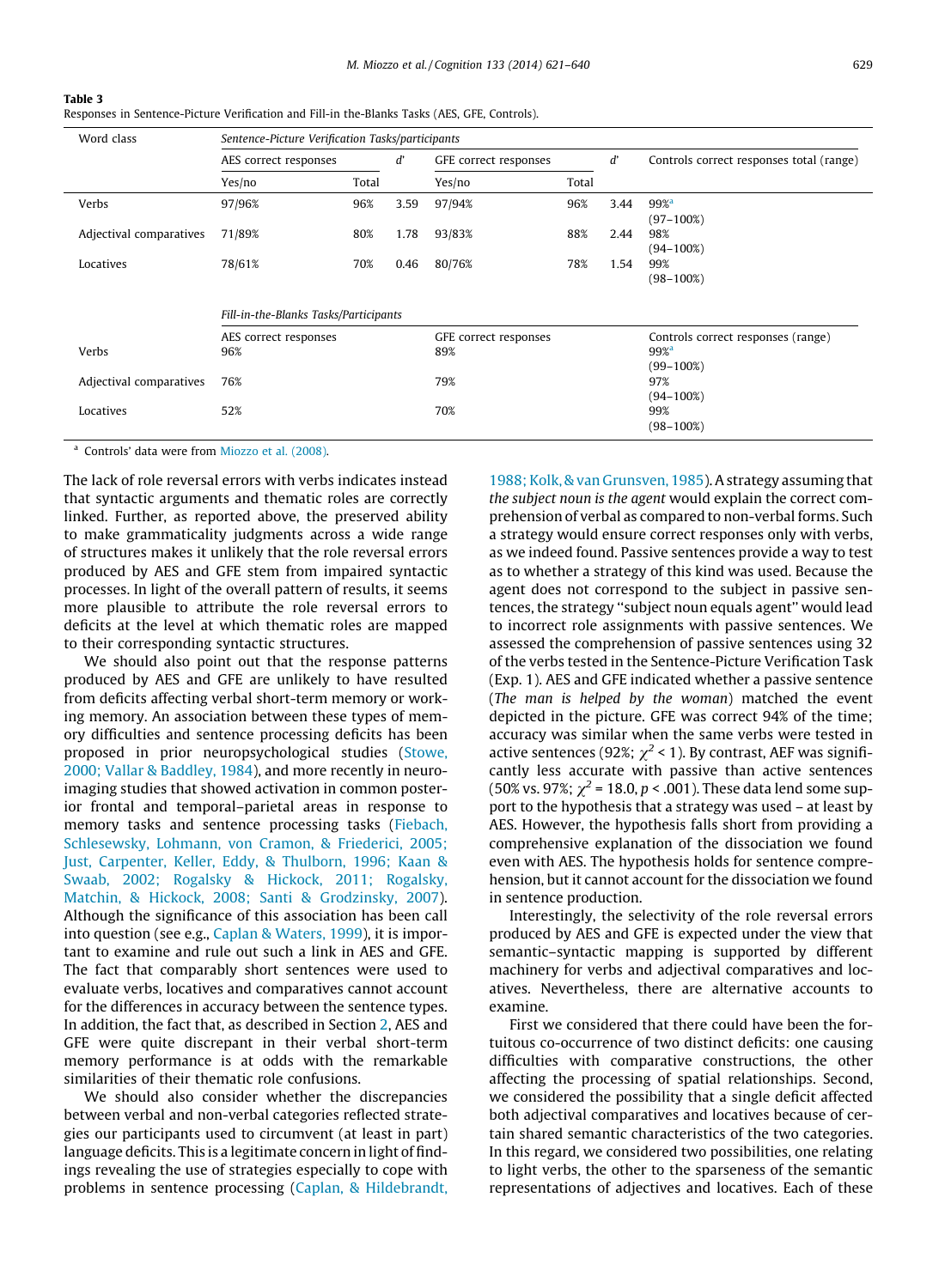<span id="page-9-0"></span>three alternative hypotheses was tested and compared to the predictions of the hypothesis that the selective difficulties in comprehension and production with the adjectival comparatives and locatives originated in a deficit related to the different semantic–syntax mapping requirements of the verbal and non-verbal categories.

# 3.3. Experiment 2: Comparative constructions

In English, comparative constructions are not limited to adjectives but can also be used with adverbs, as in the sentence The girl runs more quickly than the boy. Adverbs typically qualify events and states expressed by verbs, and linguistic analyses have demonstrated that adverbial comparatives (just as non-comparative adverbs) are adjuncts under the syntactic projection of verbs ([Bresnan, 1973;](#page-17-0) [Rawlins, 2013; Rullman, 1994; von Stechow, 1984](#page-17-0)). In this respect adverbs differ considerably from adjectival comparatives, which most typically appear as predicates with semantically under-specified verbs (be, seem, appear). Crucially, some adverbial comparatives permit reversal errors, as with the sentence The girl runs more quickly than the boy where girl and boy could exchange their roles. This characteristic of adverbs provides an opportunity to investigate whether AES and GFE suffered from deficits with comparative construction that affected both adjectives and adverbs. Alternatively, under the hypothesis that the critical factor is the verbal/non-verbal distinction, the deficits should be limited to adjectival and not adverbial comparatives since the latter do not involve predication or binding of a thematic role the same way that predicative structures do.

#### 3.3.1. Methods and materials

3.3.1.1. Task 3. Sentence-Picture Verification with adverbial comparatives. Procedures and pictures were identical to those described above for the Sentence-Picture Verification Task with adjectival comparatives; the only changes involved the use of other verbs than the copular verb be and the substitution of adjectives (energetic) with the corresponding adverbs (energetically). For example, the sentence with the adjectival comparative The woman is quicker than the man was substituted by the sentence with the corresponding adverbial comparative The woman skis more quickly than the man.

# 3.3.2. Results

Controls' accuracy with adverbial comparatives was close to or at ceiling (range: 93–100%). Accuracy was comparably high for both AES (93%) and GFE (97%). Adverbial and adjectival comparatives can be compared directly since they were tested with identical procedures and comparable stimulus materials. Both participants responded more accurately to adverbial than adjectival comparatives (AES:  $\chi^2$  = 7.8, p = .005; GFE:  $\chi^2$  = 8.8, p = .002; Fig. 3). By contrast, accuracy was strikingly similar between adverbial comparatives and verbs (AES:  $\chi^2$  = 1.6, n.s.; GFE:  $\chi^2$  < 1). Comparisons of d' values support the same pattern of results.

The intactness of performance with adverbial comparatives is at odds with the hypothesis of a deficit generally affecting comparatives. Instead, the dissociation observed



Fig. 3. % Correct responses produced by AES and GFE in the Sentence-Picture Verification Task with adjectival and adverbial comparatives (Top), in the Acting-out Task with locatives and spatial verbs (Middle), and in the production of light/general and heavy/specific verbs (Bottom). Both participants responded more accurately with adverbs (than adjectives) and with spatial verbs (than locatives). No differences were observed in the production of the different types of verbs. \*\* indicates differences significant at  $p = .05$ .

with comparatives between (impaired) adjectival constructions and (spared) adverbial constructions is expected under the account that the lexical category and, therefore, the nature of the thematic role machinery at the syntax– semantics interface determines which comparative constructions are impaired. $<sup>1</sup>$ </sup>

# 3.4. Experiment 3: Understanding of spatial relationships

Deficits affecting spatial relationships have been documented in individuals who suffered from left inferior

Alternatives test cases that we did not investigate, but would also be predicted to not lead to reversal errors, include numerical comparatives (John bought more books than Sue) and attributive comparatives (John read a longer book than Mary).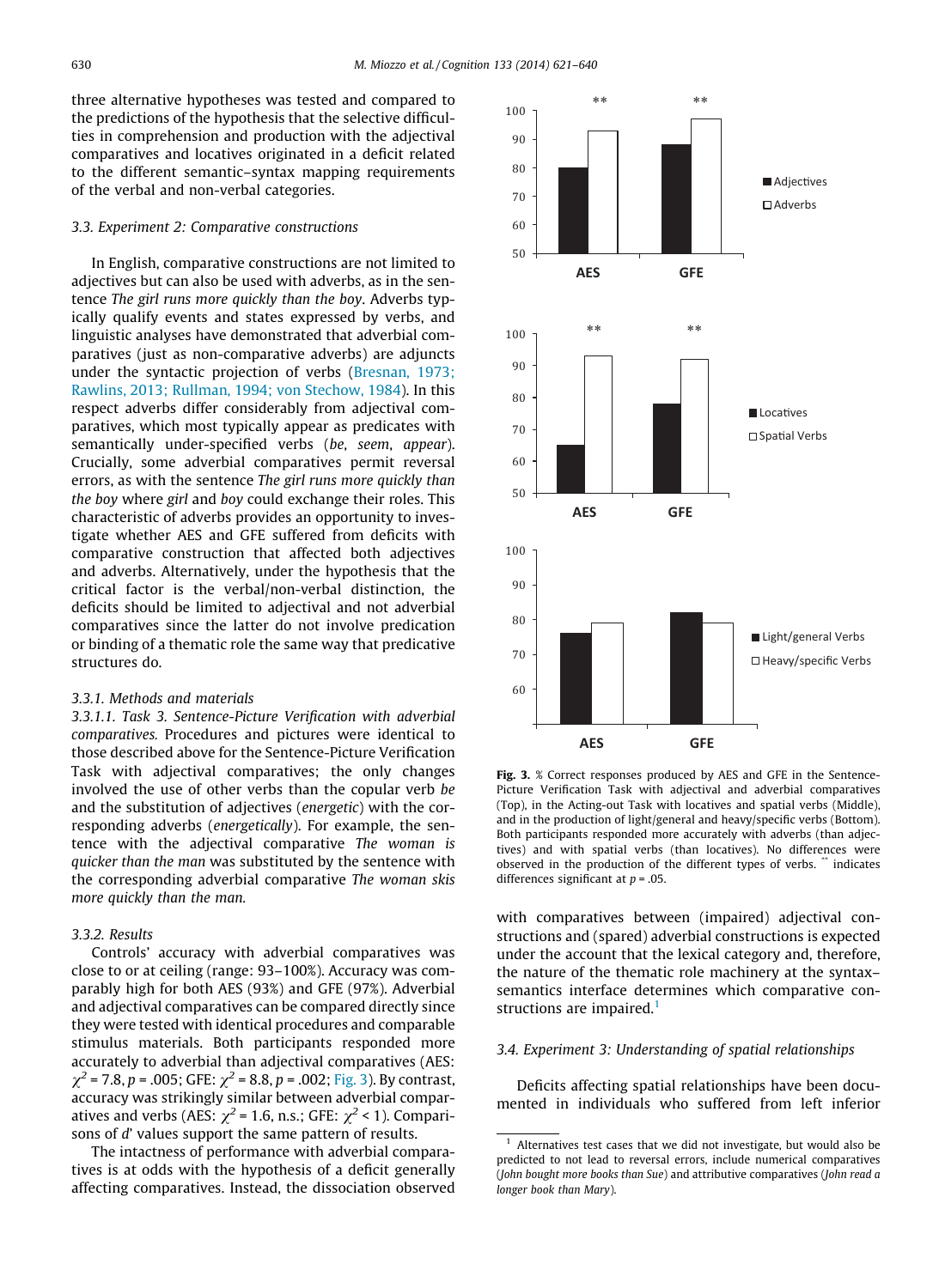#### <span id="page-10-0"></span>Table 4

Examples of sentences tested with spatial verbs and locatives in the Acting-out Task.

| Locatives     |                                  | Spatial verbs |                             |
|---------------|----------------------------------|---------------|-----------------------------|
| around        | The dogs are around the sheep    | surround      | The dogs surround the sheep |
| behind        | The tractor is behind the cow    | follow        | The tractor follows the cow |
| under         | The shaker is under the can      | support       | The can supports the shaker |
| in            | The box is in the bag            | contain       | The bag contains the box    |
| in front of   | The car is in front of the truck | lead          | The car leads the truck     |
| <sub>on</sub> | The plate is on the napkin       | cover         | The plate covers the napkin |

frontal lesions and whose errors on sentences with spatial prepositions resemble those of AES and GFE ([Friederici,](#page-18-0) [Schönle, & Garrett, 1982; Parisi & Pizzamiglio, 1970;](#page-18-0) [Seron & Deloche, 1981; Tranel & Kemmerer, 2004\)](#page-18-0). While the results reported earlier in Section [2](#page-4-0) rule out general spatial deficits, there is the possibility of a more specific deficit affecting the spatial relationships that are encoded in spatial language. We examined this possibility by testing English verbs of rest and motion that denote spatial relationships – which we will refer to as spatial verbs. Crucially, the spatial verbs used in the testing describe exactly the same spatial relationships as locatives, as illustrated by the sentences The car follows the truck and The car is behind the truck. Spatial verbs and locatives, however, map into markedly different syntactic structures. Thus, by testing spatial verbs and locatives we can decouple spatial from syntactic deficits.

# 3.4.1. Methods and materials

3.4.1.1. Task 4. Acting-out with spatial verbs and locatives. On each trial, participants were presented with a pair of small, manipulable objects (bag, box) or a pair of toy replicas of large objects (car, truck). The task consisted of arranging the objects in accordance with a sentence spoken by the experimenter. The spatial verbs and locatives used in this task are listed in Table 4 and were each tested 12 times, each time using a different object pair. Only objects with intrinsic front-back and up-down axes were chosen in order to avoid ambiguous spatial arrays. Replicating the procedure of the previous tasks, an object pair (car, truck) was used to test opposite thematic role assignment (car behind truck; truck behind car). Upon request, the experimenter repeated the verbal probe. No time limits were imposed on participants' responses. Responses were video-taped for scoring purposes.

#### 3.4.2. Results

Control participants' accuracy was again at ceiling (99%) and AES and GFE performed very similarly to control participants with spatial verbs but much less accurately than control participants with locatives PPs. In fact, both AES and GFE were significantly less accurate with locatives than with spatial verbs (AES: 93% vs. 65%;  $\chi^2$  = 7.2,  $p = .007$ ; GFE: 92% vs. 78%;  $\chi^2 = 5.3$ ,  $p = .02$ ; [Fig. 2\)](#page-3-0). All errors involved role reversals, with the exception of one locative confusion made by AES (below  $\rightarrow$  in front).

We draw two conclusions from the clear contrast in performance with locatives PPs and spatial prepositions. First, while the contrast confirms difficulties with locatives, it also rules out that these difficulties originated from a deficit affecting the processing of spatial relationships or spatial language more generally. Second, the apparent intactness of their comprehension of spatial relationships is especially important when considered together with the results ruling out a general deficit with comparatives that was reported above. The coincidental co-occurrence of deficits to comparatives and to the processing of spatial relationships could have explained the dissociation between relatively normal accuracy with verbs and poor performance with adjectival comparatives and locatives. This hypothesis, however, was not supported by the evidence, and we therefore must look for a unified explanation of the role reversal pattern exhibited by AES and GFE.

#### 3.5. Experiment 4: Light and heavy verbs

It has long been recognized that verbs vary along a light/heavy continuum ([Jasperson, 1965](#page-18-0)). Semantically, light verbs are relatively underspecified, a feature that allows their use in a variety of contexts, making them frequently occurring words. Heavy verbs have more specific meanings and thus are used in a more limited set of contexts. The verbs go and run exemplify this distinction: the light verb go is used to describe a wide range of motions, unlike the heavy verb run that is appropriate only with specific forms of motion. The light/heavy distinction has proven relevant in neuropsychology, as there have been reports of aphasic individuals demonstrating more severe impairments with light verbs [\(Barde, Schwartz, &](#page-17-0) [Boronat, 2006; Breedin, Saffran & Schwartz, 1998; Kim &](#page-17-0) [Thompson, 2004\)](#page-17-0) or with heavy verbs [\(Berndt, Mitchum,](#page-17-0) [Haendiges, & Sandson, 1997; Kohn, Lorch, & Pearson,](#page-17-0) [1989\)](#page-17-0). These noteworthy precedents raise the possibility that difficulties with light verbs underlie with copular constructions demonstrated by AES and GFE. Arguably, the verb be is the lightest of light verbs [\(Breedin et al., 1998](#page-17-0)) and therefore a general difficulty with light verbs would especially affect predicative copular constructions.

What would explain a deficit correlated with the heavy/ light scale? The light/heavy distinction has typically been viewed as reflecting the richness of semantic representations that are, supposedly, more detailed and complex for heavy verbs. A more formal account has been advanced under compositional semantic theories that regard verb meanings as emerging from the composition of some subset of predicate terms, conceptual constituents and appropriately defined functions/relations [\(Jackendoff, 1990;](#page-18-0) [Pinker, 1989\)](#page-18-0). The semantic representations of light verbs on these accounts include core predicates that are also shared with (some) heavy verbs, but heavier verbs involve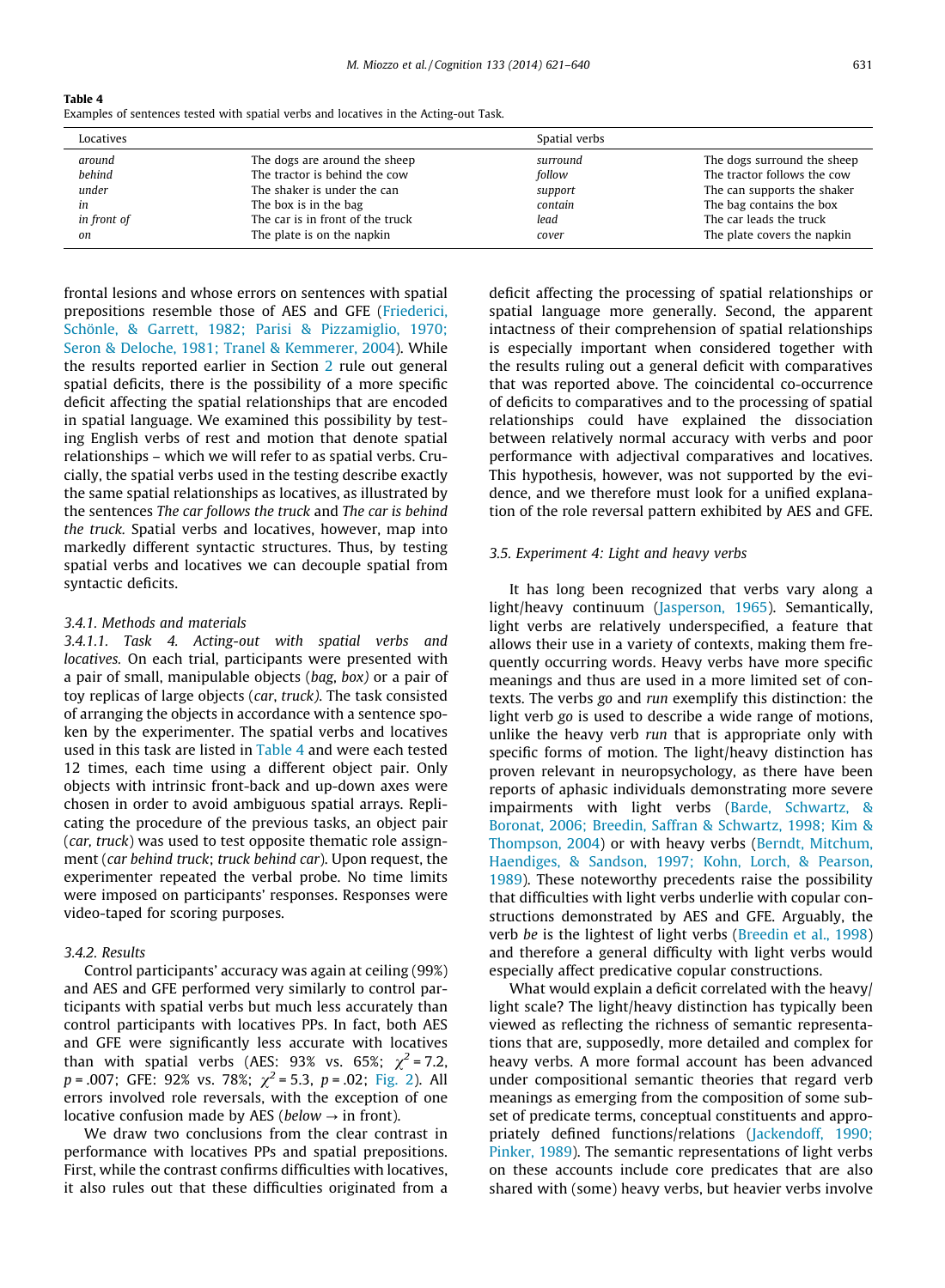<span id="page-11-0"></span>

additional components that contribute to their rather specific meanings. Thus, while go and run have a common core predicate specifying motion/change of location, the semantic representation of run is richer and more complex because it bears a specification of manner (form of motion) as well as a path. These semantic proposals also provide a framework for explaining deficits that more severely affect light verbs. [Breedin et al. \(1998\)](#page-17-0) proposed that while impairments that reduce the number of available semantic features severely impact light verbs, the remaining features might be sufficient to support heavy verbs. This kind of account has received support from a connectionist model implemented by [Gordon and Dell \(2003\)](#page-18-0) to simulate the production of light and heavy verbs in sentential contexts and picture naming. Light verbs were represented in the model by fewer semantic units than heavy verbs. Simulated lesions that randomly destroyed some of the semantic features produced more severe 'deficits' for light than heavy verbs. This computational result is consistent with accounts that view the light/heavy verb distinction as stemming from the sparseness/richness of semantic representations.

#### 3.5.1. Methods and materials

3.5.1.1. Task 5. Production of light/heavy and general/specific verbs. Evidence of light verb deficits has typically been obtained from spontaneous or directed speech and has taken the form of fewer occurrences of light verbs than observed in the speech of neurologically intact individuals. [Breedin et al. \(1998\)](#page-17-0) pursued a different approach comparing the production of heavy and light verbs in an experimentally controlled task. The same task was administered to AES and GFE.

The task designed by [Breedin et al. \(1998\)](#page-17-0) is a combination of story completion and delayed repetition. The experimenter reads a short story that contains a critical verb and then presents a question to elicit the critical verb. Two versions of each story were prepared differing only in the critical verb (light vs. heavy). Examples of the stories and the questions are presented in Table 5. [Breedin et al. \(1998\)](#page-17-0) also tested general and specific verbs, of which clean and wipe are an example. Both of these verbs refer to similar actions, although the specific verb (wipe) defines the actions more precisely than the general verb (clean).

#### Table 5

Light vs. heavy verbs

Examples of materials (from [Breedin et al., 1998\)](#page-17-0) used to elicit verbs varying for richness of semantic representations.

| Light vs. heavy verps                       |                                                          |
|---------------------------------------------|----------------------------------------------------------|
| Jane loves antiques                         | The convention starts today                              |
| Tom gave/bought her an<br>oak chest         | Mr. Wilson, the main speaker, came/<br>arrived yesterday |
| Jane took very good care<br>of it           | A big turnout is expected                                |
| Q: What did Tom do for<br>Jane?             | Q: What did Mr. Wilson do yesterday?                     |
| General vs. specific verbs                  |                                                          |
| The class was boring                        | It was Roger and Tanya's first date                      |
| Jill <i>looked/stared</i> out the<br>window | They ate/dined at a French restaurant                    |
| Finally the bell rang                       | The food was expensive                                   |
| Q: What did Jill do during<br>the class?    | Q: What did Roger and Tanya do on<br>their first date?   |
|                                             |                                                          |

General/specific verb pairs differ from light/heavy verb pairs in that they do not necessarily share core meanings [\(Breedin et al., 1998\)](#page-17-0). However, they resemble light/heavy verbs because of differences in number of semantic features. Problems with light verbs went hand-in-hand with problems with general verbs in the group of aphasic individuals tested by [Breedin et al. \(1998\),](#page-17-0) likely because the conceptual representations of both of these verbs are relatively little detailed. Given these similarities, we also tested general/specific verbs, again using the materials of [Breedin et al. \(1998\)](#page-17-0). An example of the sentences used to test general/specific verbs is presented in Table 5. [Breedin et al. \(1998\)](#page-17-0) provide various measures that showed that pairs of matched verbs were equally suited to the story context. The task was administered in two sessions held at least a week apart and included 19 lightheavy pairs and 14 general-specific pairs that were presented in random order. Only one version of a story was presented in each session. Instructions were those used by [Breedin et al. \(1998\).](#page-17-0) Specifically, participants were informed that they would hear short stories and then be asked a question about the story. They were explicitly instructed to attempt to include words from the story in their answers and were encouraged to try to produce complete sentences. Practice trials and feedback during practice helped participants to fully understand the task requirements. Responses were audio-taped for scoring purposes.

#### 3.5.2. Results

All responses were identified that included the target verb mentioned in the short story, regardless of whether it occurred in a complete sentence. Morphological errors  $(donated \rightarrow *donate*)$  and minor phonological/phonetic errors were ignored in response scoring. To increase power, light/general verbs were analyzed together with heavy/specific verbs. Normal control participants produced both types of verbs equally often (light/general  $vers = 91%$ ; heavy/specific verbs = 94%). AES and GFE scored more poorly, not surprisingly given their word finding difficulties. When not produced, target verbs were substituted by other verbs fitting the context (AES = 89%; GFE = 86%), and these responses probably represented attempts to circumvent word-finding difficulties. Importantly, their scores were comparable for light/general verbs and heavy/specific verbs (AES = 76% vs. 79%,  $\chi^2$  < 1; GFE = 82% vs. 79%,  $\chi^2$  < 1; [Fig. 2](#page-3-0)). To the extent that these results rule out a deficit for light/general verbs, they also rule out that adjectival comparatives and locatives were impaired because they were tested with sentences including the copular verb be, allegedly the lightest of verbs.

## 3.6. Experiment 5: The role of sparse semantic representations

The logic underlying the accounts of light-verb deficits – more sparse representations are more susceptible to damage – has also been applied to other neuropsychological deficits, including those selectively affecting abstract words or living things [\(Saffran & Schwartz, 1994](#page-19-0)). One could entertain the possibility of extending this logic to deficits involving locatives and adjectives. Both classes of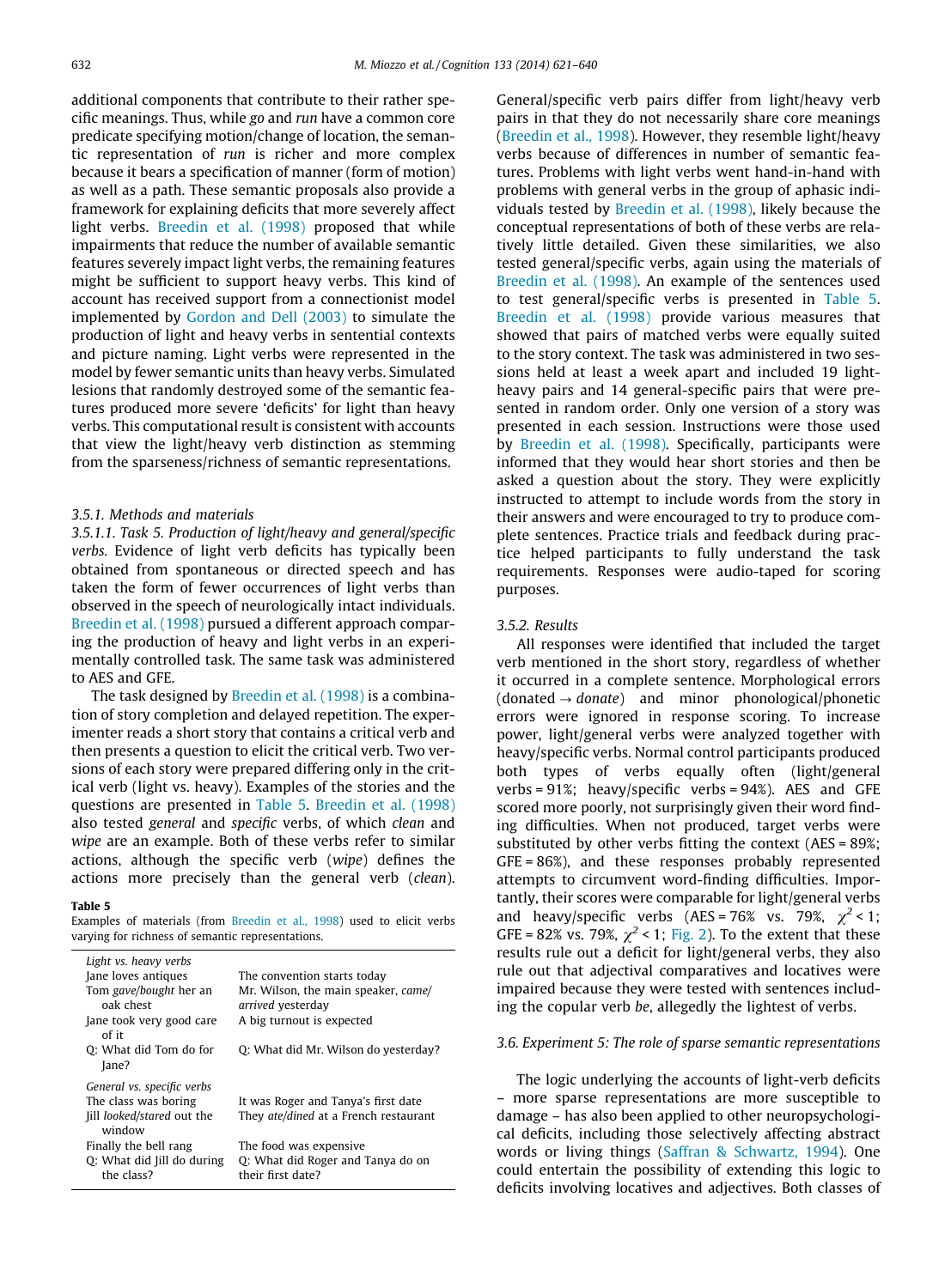<span id="page-12-0"></span>words appear in a wide range of contexts, a feature that only light semantic representations can satisfy. If this analysis is correct, then the deficits of AES and GFE could be associated with the sparseness of the semantic representations of locatives and adjectives. Although this account is similar in logic to the one analyzed above with light verbs, it differs critically in referring to the semantics of adjectives and locatives rather than the semantics of verbs. To assess this possibility, four tasks were administered to assess the integrity of the AES and GFE's comprehension of the meanings of adjectives and locatives. If sparse semantic representations in general were impaired, AES and GFE should have exhibited difficulties in understanding adjectives and prepositions themselves, and not only in role reversal contexts.

## 3.6.1. Materials and methods

3.6.1.1. Task 6. Word-picture matching: superlative adjectives. On each trial, participants saw three pictures, each showing the same object varying with respect to a specific property. For example, three buildings of different height were showed (tall, taller, tallest). The experimenter orally presented a superlative adjective (tallest) and participants pointed to the corresponding object (the tallest building). A different adjective was tested in each of the 34 trials comprising this task. A subset of adjectives tested in Task 6 (15/34) was also tested in Tasks 1 and 2 with comparative forms.

3.6.1.2. Task 7. Word-matching: adjectives. Participants chose which of two adjectives was more similar in meaning to a third adjective (the probe). Because the probe (youthful) was related to both alternatives (juvenile and immature), the task demanded subtle distinctions. The probe adjectives differed from those tested in Tasks 1 and 2 with adjectival comparatives and were, on average, less frequent (counts per million words: 25 vs. 115; t(71) = -4.06, p < .0001; norms from [Balota, Yap, et al.,](#page-17-0) [2007\)](#page-17-0), thus providing a stringent test of adjective knowledge. Correct and incorrect adjective alternatives were matched for frequency (mean counts per million words: 35 vs. 32;  $t(73) = 1.37$ ,  $p > .15$ ). On each of trial ( $N = 38$ ), three printed words were shown – the probe and the two alternatives beneath it. The experimenter read the words aloud and participants responded by pointing.

3.6.1.3. Task 8. Word-picture matching: locative choice. In this task ([Miozzo et al., 2008](#page-18-0)) the experimenter showed a picture (e.g., of a photo leaning against the wall) and asked about the location of a specific object (Where is the photo?) orally presenting a choice between two spatial prepositions (Against the wall or on the wall?). Care was taken to choose the most plausible foils. To minimize thematic role confusions, stimuli included only objects for which pragmatic knowledge disallowed exchanges of Figure/ Ground roles. In the 45 trials comprising this task, 8 spatial prepositions were tested multiple times.

3.6.1.4. Tasks 9 Word-picture matching: spatial preposition matching. On each trial (total  $= 42$ ), the experimenter presented two drawings, each showing identical geometrical

shapes in different spatial arrangements (e.g., triangle on/ in square). Participants indicated which drawing corresponded to the sentence spoken by the experimenter. We should note that because it is the spatial preposition that is manipulated in the alternatives (e.g., in vs. on) there is no possibility of role reversal confusions to influence performance on this task. Each of seven spatial prepositions was tested six times. The spatial prepositions of Tasks 7 and 8 comprised those tested in Tasks 1 and 2 with copular sentences, thus providing a direct control of the materials used in these tasks.

## 3.6.2. Results

Results are summarized in Table 6. Across tasks, controls' accuracy was 87–100% correct. On the two tasks testing adjectives, AES and GFE always responded correctly in the Superlative Adjectives Task, and comparably to controls in the Word-matching Task. They responded accurately also in the two tasks testing locatives: on the Locative Choice Task, response accuracy for AES (93%) and GFE (96%) were very good and just outside control range (97–100%), while on the Spatial Preposition Matching Task, AES and GFE performed identically (95%) scoring close to control range (97–100%). The highly accurate performance of AES and GFE in these four tasks gives no indication of impairments affecting the comprehension of the meanings of locatives and adjectives. Thus, the possibility that poor performance with locatives and adjectives in reversible sentences is due to the sparseness of the semantic representations of adjectives and locatives received no support.

# 3.6.3. Interim summary

We were able to rule out several alternative accounts on which the thematic confusions of AES and GFE stem from difficulties with the processing of comparatives, with the comprehension of spatial language terms or the semantics of certain word classes (adjectives, locatives, light verbs).

## 3.7. Experiment 7: Complement encoding

In some sentences, the properties of embedded structures under a verbal projection overlap with those we have been investigating, for example in embedded prepositional structures. Thus, in the sentence The mover put the chair behind the box, chair is at the same time the object of the (spatial) ditransitive verb put and the Figure of the preposition behind. Sentences involving spatial ditransitive verbs raise the interesting question of whether AES and GFE would make role reverse errors in these structures. Thematic confusions are expected if chair, along with box, receive their thematic roles from the preposition and the

|  | л |  |  |
|--|---|--|--|
|--|---|--|--|

Scores in tasks used to evaluate the semantics of adjectives and locatives.

| Task                         | % Correct responses/participants |        |                          |
|------------------------------|----------------------------------|--------|--------------------------|
|                              | AES(%)                           | GFE(%) | Controls mean<br>(range) |
| Superlative Adjectives       | 100                              | 100    | 100%                     |
| <b>Adjective Matching</b>    | 92                               | 84     | 95% (87-97%)             |
| Locative Choice              | 93                               | 96     | 98% (97-100%)            |
| Spatial Preposition Matching | 95                               | 95     | 98% (97-100%)            |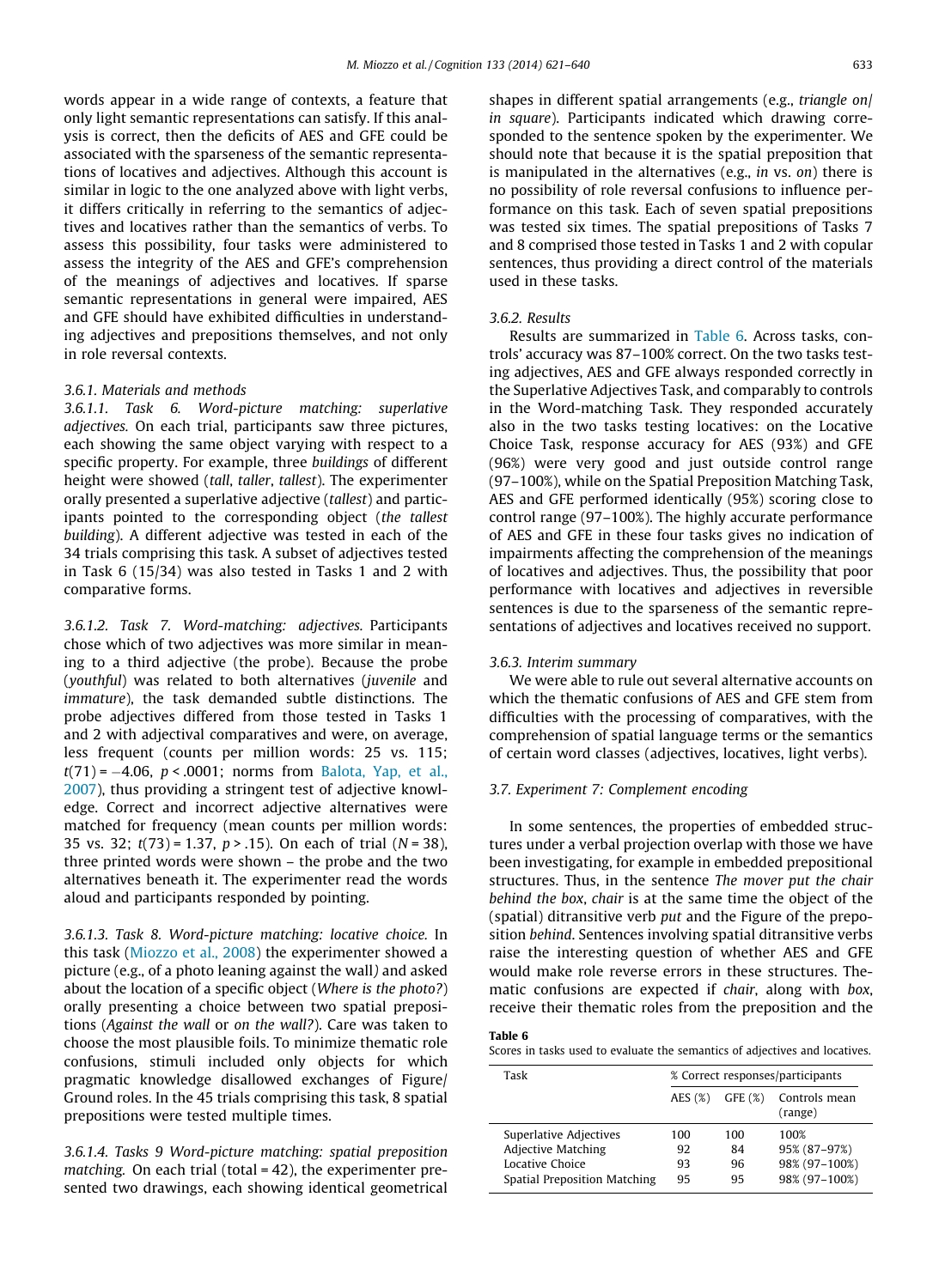<span id="page-13-0"></span>whole PP is then incorporated into the VP (as we would expect from recent accounts of ditransitive verbs; e.g. [Harley, 2003; Pesetsky, 1995\)](#page-18-0). However, if chair is directly encoded as an argument of the V and not the PP (as in e.g. the classic analysis of ditransitives in [Larson, 1988](#page-18-0)), role assignment would be unproblematic just as it has been with any of the other verbs. An empirical answer to this question could have several implications for understanding both sentence processing and the grammar of ditransitives. Although we defer a detailed discussion of these implications to Section 4, it is sufficient to say here that if we find reversal errors in this context, this provides strong support for the notion of Pred (as well as the particular referenced theory of ditransitives). The mechanism of Pred is, according to this literature, quite general, and appears in a number of embedded constructions involving non-verbal predicates, spatial ditransitives being a particularly relevant case.

#### 3.7.1. Methods and materials

3.7.1.1. Task 10. Ditransitive verbs in Sentence-Picture Verification. The experimental stimuli consisted of sentences like The mover put the chair behind the box that contains an adjunct formed by a locative and terms corresponding to Figure and Ground. We created 35 sentence pairs in which the elements involved in the spatial relationship were reversed, as in the example The mover put the chair behind the box/the box behind the chair. Five verbs and seven locatives were used in these sentences. Each verb and locative was presented an equal number of times. Pictures were created representing the action described by the sentences. Each picture was presented either with a matching sentence correctly describing the action shown in the picture or with a mismatching sentence in which the elements involved in the spatial relationship were reversed. For example, in a mismatch trial the sentence The mover put the box behind the chair was paired to the picture showing the chair behind the box. A total of 140 Sentence-Picture Verification trials were used to test the comprehension of Figures and Grounds embedded in the adjuncts.

For 20 of the pictures, we created 20 additional sentence pairs that were presented in filler trials excluded from analysis. These sentences were made by changing the subject, the locative, the Figure or the Ground. To illustrate this with an example, the following changes could have been made: The mover/policeman put the chair/toy behind/on the box/book. Filler sentences were introduced to direct participants' attention to every component of the sentence instead of having them focusing exclusively on Figures and Grounds.

#### 3.7.2. Results

Results indicate that while controls performed at ceiling in this task (95–100%), AES and GFE had clear difficulties with Figure/Ground role reversals, with AES making only 72% of correct choices and GFE 69%. Their d' values  $(AES = 1.24; GFE = 1.33)$  further illustrate the degree of their difficulty with these structures. These results help us to better characterize the mechanisms under the control of Pred, a point we examine in detail in Section 4.

## 4. General discussion

The impairments found in AES and GFE span a range of linguistic phenomena: spatial predication, comparative predication, and inner arguments of ditransitive predicates. We first considered the possibility that the error patterns in each empirical domain might be, to some degree, independently explained, and thus coincidental. A number of factors might lead to errors with spatial predication, including difficulties with (transitive) spatial relations, difficulties with preposition meanings, or perhaps problems with spatial cognition more generally. However, we tested the possible alternative explanations that we are aware of, and ruled them out. Strikingly, both participants failed to exhibit errors when processing sentences involving spatial verbs (Section [3.4](#page-9-0)) that were closely matched in meaning to the relevant preposition (e.g., follows vs. behind). We also tested both participants' understanding of the relations involved in the prepositions (e.g., that on signals some kind of gravitational support but in signals containment), and found that they understood the prepositional meanings (Section [3.6](#page-11-0)). A number of tests ruled out general impairments with spatial cognition as well (Section [2\)](#page-4-0). This line of investigation narrows down the field of explanations of the errors produced by AES and GFE with prepositional examples substantially – the errors involve the binding of arguments/thematic roles (e.g., Figure and Ground) to transitive spatial prepositions in predicative sentences, but not the spatial content of those prepositions per se.<sup>2</sup>

This last point is supported by the fact that both individuals made similar reversal errors with (non-spatial) comparative adjectives in predicative structure (Section [3.2\)](#page-7-0). This error pattern also might have independent explanation, and so we attempted to rule out the possible explanations we were aware of. AES and GFE might make errors with comparative structures more generally, might have difficulty with the adjectival meanings themselves, or might have some difficulty with comparisons, either linguistic or more generally. The lack of reversal errors with adverbial comparatives (e.g., The girl runs more quickly than the boy; Section [3.3\)](#page-9-0) rules out impairments with comparative structures or comparisons more generally, as such impairments would lead to difficulty with adverbial comparatives. In diagnostics aimed at explaining the errors via a light/heavy distinction (Section  $3.5$ ) or in terms of adjective meaning (Section  $3.6$ ), AES and GFE performed highly accurately. Thus, the alternative explanations that we are aware of were ruled out.

This line of argumentation suggests that the two error patterns do not have independent explanations that conspire to produce a similar set of errors, but rather have the same explanation. What is in common between the two cases is that they involve copular predicative structures, which in English involve the verb to be followed by

<sup>&</sup>lt;sup>2</sup> In fact, this suggests that the apparent localization of this initial error pattern to spatial meanings might be an accident of the lexicon – there are very few transitive prepositions (or non-verbal predicates) that are not spatial, especially when the preconditions for a reversal error must be met (similar size, no functional asymmetries provided by world knowledge, etc.).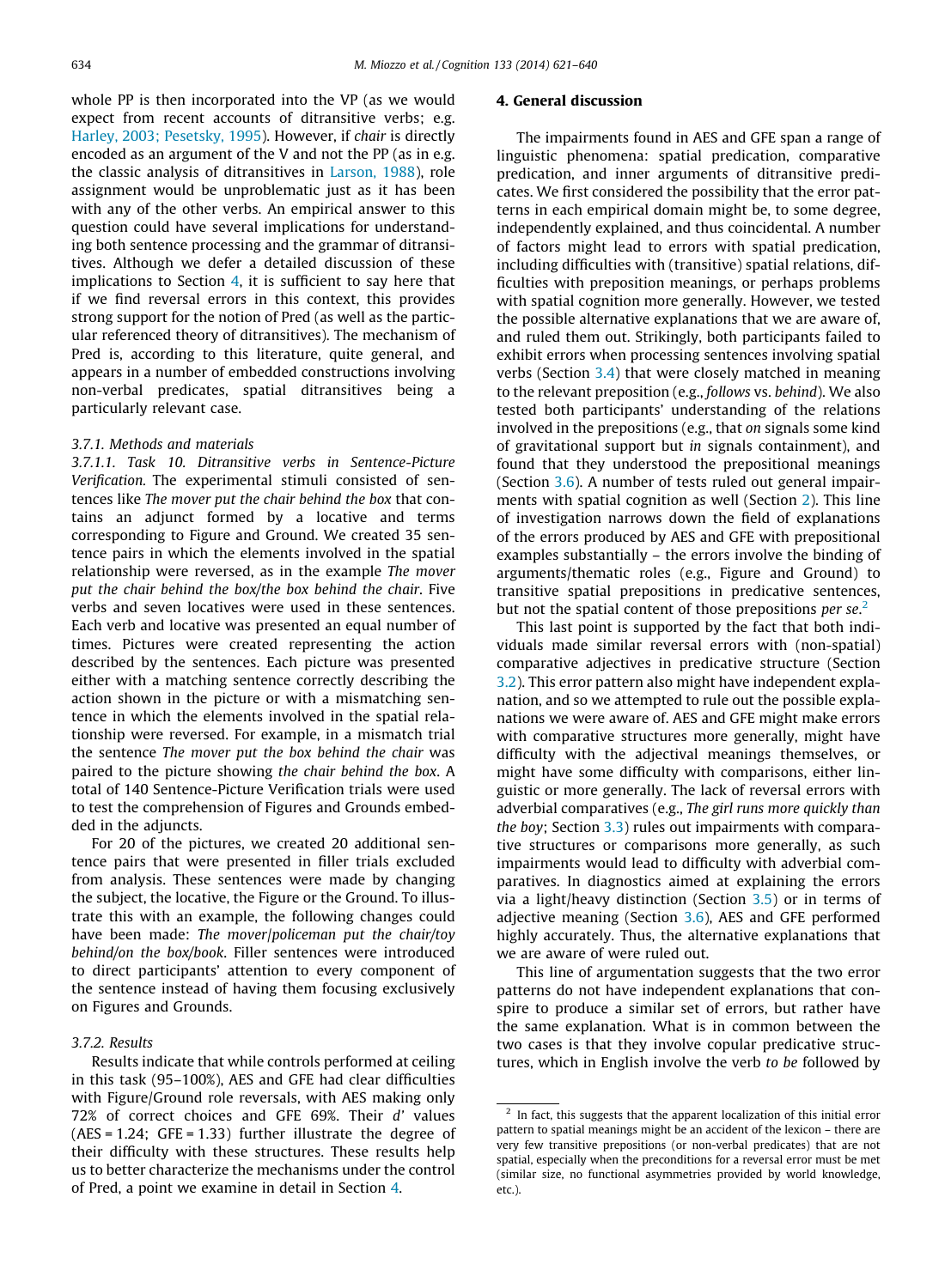a non-verbal predicate of some kind. It happens that most non-verbal predicates are intransitive, and so do not lead to reversal errors. But with those non-verbal predicates that do allow role exchanges, both AES and GFE demonstrated difficulty binding syntactic arguments (e.g., subject and object) to semantic/thematic arguments (e.g., Figure and Ground, in the relevant predicates). Consequently, it is in theories of how this binding happens that we must look for explanations for the error patterns observed.<sup>3</sup>

AES and GFE performed surprisingly well with transitive verbs and thus seemed capable of binding syntactic arguments to semantic arguments. This is, of course, most striking in the matched preposition/spatial verb cases (Section [3.4](#page-9-0)), but in general (as noted earlier) it is not a pattern much reported in previous literature – the cases we are aware of involve patients who do in fact make reversal errors with verbs. A dissociation between (impaired) non-verbal predicates and (spared) verbal predicates is the remaining explanation once the alternatives hypotheses were tested and ruled out. This is illustrated in [Fig. 4.](#page-15-0) It should be noted that this dissociation was only partial in both of our participants, as they both showed residual abilities in processing the problematic nonverbal predicates.

# 4.1. Implications for theories of predication in sentence processing and the grammar

The finding of evidence from comprehension and production that there is distinct machinery at the syntax/ semantic interface for verbal and non-verbal categories has a number of implications for our understanding of sentence processing in general, as well as for linguistic theories of predication and any cognitively plausible theory of the processing and production of predication. We first address general implications, and then turn to predication in particular.

First, the dissociation in performance between verbal and non-verbal categories and the specific manifestation of the difficulties with non-verbal categories provides novel information regarding the semantic–syntax interface mechanisms that speakers must acquire for non-verbal word categories. As proposed within the linguistic theories we reviewed in the Introduction, non-verbal categories appear to lack a predicative function, and to compensate for this, non-verbal categories depend on specific syntactic-semantic mechanisms (discussed further below). This conclusion raises intriguing questions for future research that concern the acquisition of these mechanisms and their implementation in adult language systems.

Second, the dissociation in performance between verbal and non-verbal categories, with intact performance with verbs only, converges with a wide range of results from

psycholinguistic and neuropsychological investigations that have revealed the richness and complexity of the lexical representations of verbs. Among other things, the evidence indicates that verb representations specify the number of syntactic arguments that the verb can take [\(Boland et al., 1990; Jonkers & Bastiaanse, 1996;](#page-17-0) [Kemmerer & Tranel, 2000; Kim & Thompson, 2000, 2004;](#page-17-0) [MacDonald et al., 1994; Palti et al., 2007; Rubin et al.,](#page-17-0) [1996; Shapiro et al., 1991, 1993; Shetreet et al., 2007;](#page-17-0) [Thompson et al., 2007; Trueswell & Kim, 1988\)](#page-17-0) as well as the semantic and pragmatic features by which these arguments are associated to words. The results from this investigation contribute to this literature by indicating that information instrumental for mapping thematic roles onto arguments is also an integral component of acquired knowledge about verbs.

Third, the fact that AES and GFE experienced identical difficulties with non-verbal categories in comprehension and production strongly suggests that the semantic–syntax interface mechanisms operate upon representations that are abstract, in the sense that they are implemented irrespective of variations in input/output formats. The similarity of performance in comprehension and production has not always been reported (e.g., [Berndt et al., 1996;](#page-17-0) [Cupples & Inglis, 1993\)](#page-17-0). Whether or not deficits affect both comprehension and production provides important information regarding the level of processing at which the deficits occur, with the modality-specific deficits arising at the more peripheral levels of processing or in the communication from the periphery to central, while abstract processes are insensitive to acoustic or articulatory details. These results have implications for future behavioral and neuroimaging investigations of the syntax/semantics interface in that similarity in performance or activation patterns for comprehension and production will be 'diagnostic' of interface mechanisms. Interestingly, recent behavioral findings [\(Kempen, Olsthoorn, & Sprenger, 2012](#page-18-0)) and fMRI finding [\(Segaert, Menenti, Weber, Petersson & Hagoort,](#page-19-0) [2012\)](#page-19-0) converge with our results in suggesting that language comprehension and language production share core processes that specify the syntactic relations between words in the sentence.

Fourth, these findings add to the broader understanding of the sentence processing system as a highly complex, internally structured system with multiple dissociable components. The pattern reported in this investigation reveals distinct processes at the syntax/semantics interface that can be considered in conjunction with other patterns that affect other components of this complex process. Just above we discussed patterns affecting only comprehension or production and which, therefore, are likely to originate in the modality-specific mechanisms that provide input to the amodal syntactic, semantic and interface processes. In addition, in the Introduction we referred to cases that exhibit difficulties with both verbal and nonverbal categories. These cases highlight the fact that many (most) of the machinery for sentence comprehension and production is likely shared across categories. For example, for patient JP [\(Miozzo, Fisher-Baum, & Postman, 2010; Miozzo et al.,](#page-18-0) [2008\)](#page-18-0) thematic role confusions appeared not only with locatives and adjectival comparatives, but also with verbs.

 $3$  An alternative potential unifying theme of much of the data we have considered is that it involves transitive stative examples. Could the difficulty be with binding syntactic arguments in states? In general, most non-verbal predicates are stative, and consequently stativity is highly confounded with predicative sentences. However, the confound does not work the other way, and we have considered a number of stative transitive spatial (e.g., support, contain, cover). AES and GFE's good performance with these verbs is difficult to reconcile with an explanation in terms of processing states.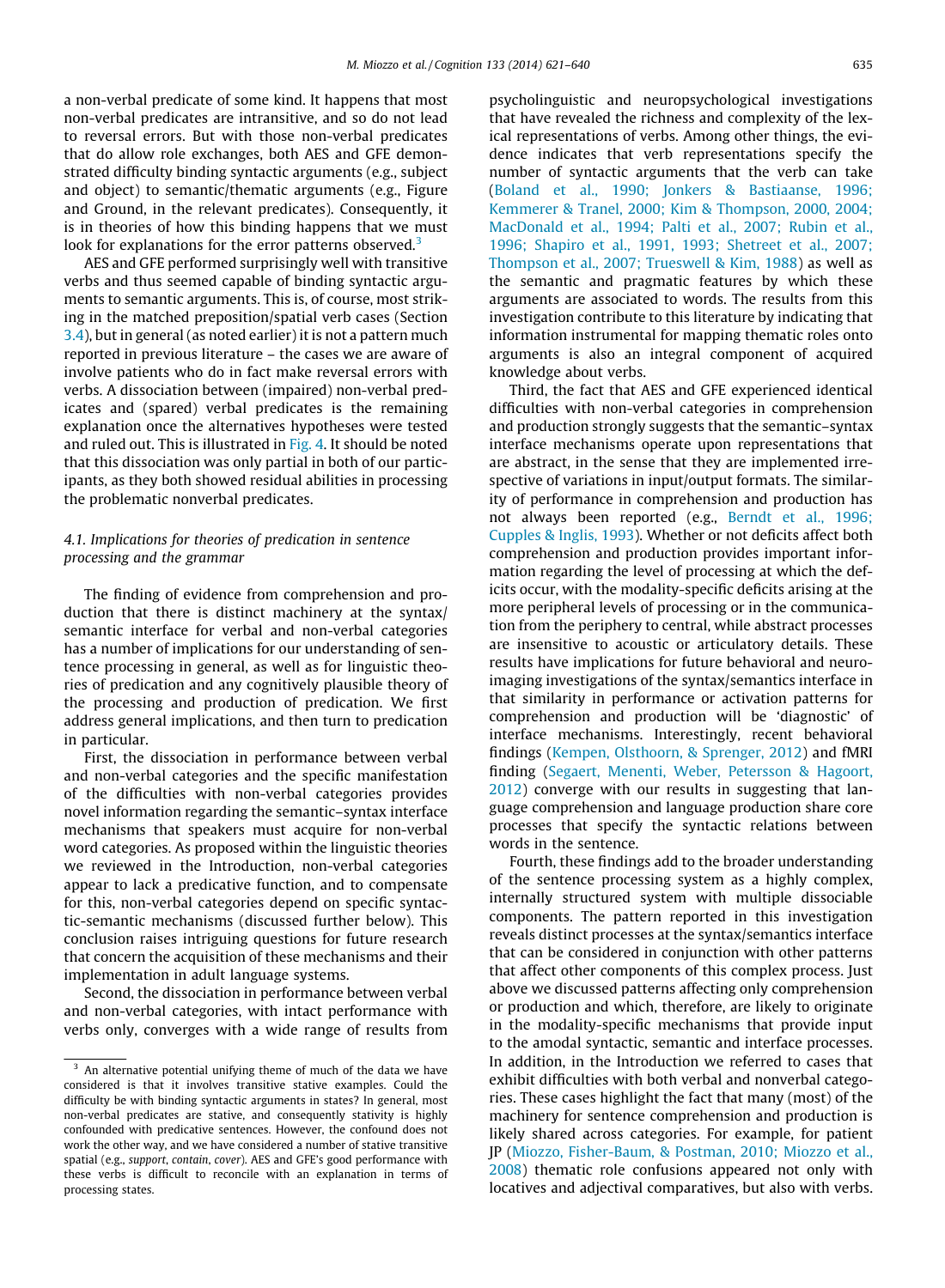<span id="page-15-0"></span>

Fig. 4. Schematic illustration showing a correct binding (left) and an incorrect binding (right) of the thematic roles onto the syntactic arguments corresponding to the Preposition on.

JP's intact ability to recognize syntactic anomalies ruled out major syntactic deficits, whereas different lines of evidence indicate preserved semantic knowledge, including for verbs. Based on these results, a fundamental deficit in thematic role assignment was posited as the most probable cause of the difficulties experienced by JP.

Finally, we should comment on the finding that the responses of both AES and GFE in the Verification Task were less accurate with locatives than adjectival comparatives (Section [3.2\)](#page-7-0). We already pointed out that these differences in accuracy could reflect systematic differences in the materials, a likely possibility especially given that materials were not equated for variables affecting task difficulties. Nevertheless, these differences in accuracy could stem from differences in the processing supporting the binding of syntactic arguments and thematic roles. Under this view, comparatives and locatives not only share processing features that make them more vulnerable to damage than verbs, but they are also supported by partially distinct mechanisms that can be differently affected by damage, thus leading to the accuracy asymmetries that were observed. Our data do not allow us to determine the correctness of this account. However, this hypothesis predicts that there should be individuals with the reverse pattern, exhibiting more severe deficits with comparatives than locatives.

In the remainder of this section we discuss in more detail the ways in which our findings bear on the theory of predication and the interface between syntax and semantics in cognition.

This work converges with a long line of research examining the nature of predication in linguistics. A null hypothesis about predication (instantiated in many textbook treatments of compositional semantics (e.g., [Heim &](#page-18-0) [Kratzer, 1998](#page-18-0)), and in fact long implicit in e.g., classical predicate logic) is that at the level of meaning representation, there is not a fundamental difference between predicates corresponding to syntactic category. In modern linguistic semantics and philosophy, this idea originates with [Frege \(1997/1892\),](#page-18-0) who argued that verb phrases and non-verbal constituents (NPs, APs) in copular sentences are uniformly predicates. For example, on the table is a predicate that, when combined with its subject, returns True just in case that the referent of the subject is supported by the table. A parallel VP such as supported by the table would return True in very similar circumstances, and apply to the same kind of subjects. In terms of the kinds of situations they describe in the world, there is very little inherent difference between these cases of verbal and non-verbal predicates. In fact, across languages, we might expect some relations that in English involve a preposition to be only describable using a verb, and vice versa (such an example involving English and Korean is discussed by [Choi and](#page-18-0) [Bowerman \(1991\) and Kawachi \(2007\)\)](#page-18-0). On this null hypothesis, there does not need to be any grammatical machinery in the syntax or at the syntax/semantics interface corresponding to 'predication' – the notion can be a purely semantic one.

A competing hypothesis emerging from the linguistic literature on the syntax/semantics interface is that (i) predication is a grammatical, and not purely semantic notion and (ii) there is a fundamental grammatical distinction between certain types of predicates (see [Fig. 1](#page-2-0)). This hypothesis has taken a range of forms and is compatible with many general approaches to the syntax of natural languages; we focus on [Baker's \(2003\)](#page-17-0) proposal as it represents the most comprehensive version in the linguistics literature. This idea corresponds to what we have so far labeled as the Pred hypothesis – that there is some syntactic node in a tree structure corresponding to a grammatical mechanism for the binding of syntactic to semantic roles. Further instantiations of this idea exist beyond Baker's (cf. [Bowers's](#page-17-0) [\(1993\)](#page-17-0) ''Pred,'' [Chomsky's \(1995\)](#page-18-0) ''v,'' [Kratzer's \(1995,1996\)](#page-18-0) ''Voice;'' see also, among others, [Adger & Ramchand, 2003;](#page-17-0) [Heggie, 1988; Hornstein & Lightfoot, 1987; Moro, 1997;](#page-17-0) [Stowell, 1981; Williams, 1980, 1983\)](#page-19-0). Though some of these proposals have treated all predicates uniformly, for the most part, there is agreement that not all predicates involve a grammatical element like Pred in their role binding.4 This holds true for Backer (2008) hypothesis on which we focus here: the lexical category Verb is characterized by the (unique) ability of verbs to license a determiner phrase (DP) in their specifier at an underlying level of representation. Other classes of lexical items, in order to be used as predicates, require grammatical support in the form of the functional projection headed by Pred, which can license specifiers. The semantic consequence of this is that verbs alone can bind their external argument to subject position without grammatical support. Non-verbal predicates require Pred for this to happen, as illustrated in [Fig. 1](#page-2-0).

Baker provides a range of linguistic arguments for his precise proposal, focusing mainly on cross-linguistic data

<sup>4</sup> For example, [Kratzer \(1995\)](#page-18-0) suggests that only eventive predicates, not stative predicates, involve a grammatical mechanism. As noted above, this is not the distinction that our data leads us to, though we leave open the question as to whether a Baker-style Pred is compatible with some version of the Kratzerian eventive/stative distinction.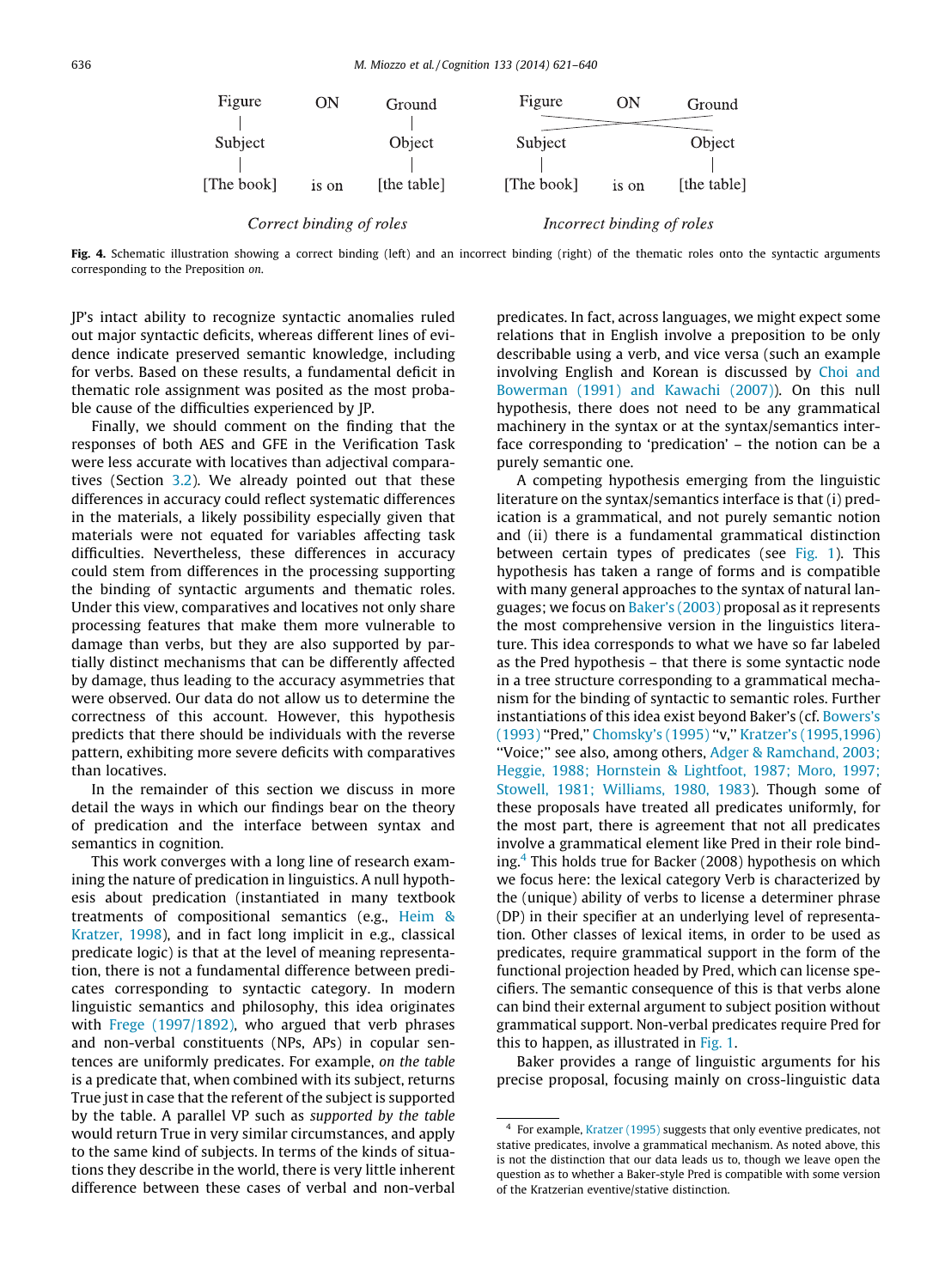that we will not review in detail here. The key theme throughout his arguments is that across all languages non-verbal predicates (e.g., adjectival phrases, noun phrases) pattern together in various ways that are distinct from how verbal predicates pattern. We discuss two main linguistic diagnostics, one cross-linguistic, and one in English.

One of the most important cross-linguistic patterns Baker observes is that in some languages a particular overt, non-verbal morpheme co-occurs (only) with non-verbal predicates. When there is such a grammatical marker, and it makes a distinction between predicates, it always respects this major V vs. non-V distinction. This supports the general hypothesis that verbal and non-verbal predication behave distinctly. In short, Baker argues that such morphemes are the overt exponent of Pred, providing evidence that this syntactic category is not as abstract as it might seem, and leading to the particular syntactic analysis we have sketched here (see [Fig. 2](#page-3-0)). However, since English does not have any overt exponent (beyond the copular verb itself), this diagnostic cannot apply directly to English.

Within particular languages, a key diagnostic used by Baker is what we will term the conjunction test. Baker shows that in predicative constructions, non-verbal predicates of different categories (PP, NP, AP) can be conjoined using and with each other, but not with verbs or verb phrases. This amounts to an argument that the syntactic category of these predicates is the same across non-verbal predicate types, but distinct from the category of verbal predicates. This diagnostic, in contrast, can be applied directly to English. For example, [Bowers \(1993\)](#page-17-0) pointed out that examples like John is crazy and a fool were acceptable, despite the fact that an adjective phrase is conjoined with a noun phrase. Bowers also discussed embedded examples like I consider Liz crazy and a fool, where he (and following a range of literature) argues that there is an embedded predicational structure that in English simply is not realized with an overt verb at all (i.e., there is still predicational syntax, but no copular verb). In English, Baker extends Bowers' diagnostic to the observation that examples like \*Eating poisoned food made John [sick and die] are not acceptable. (This example, on Baker's proposal, involves an embedded predicative structure as well; it is not possible to test this case in a root clause.) Consequently, Baker concludes that at least some non-verbal predicative phrases in English (and a number of other languages) pattern together on the conjunction test, and therefore have the same syntactic category.

Baker does not discuss conjunctions of PPs in English, but as much of our data rests on spatial PPs, these are a key case here. To extend the conjunction argument, we collected a range of attested examples of conjunctions of APs and PPs from the Corpus of Contemporary American English [\(Davies, 2008](#page-18-0)), a large mixed-genre corpus of American English. In regular (copular) predicational structures, we readily find examples like Once the barrel is clean and at its chosen site, it is ready to be lined, as well as He believes Hussein is alive and on the run within Iraq. These conjunctions also productively appear in embedded predicational structures parallel to Baker's example: ...he seems serene and out of the reach of critics, and They consider themselves special and above the law. In contrast, examples like \* Doing well on the exam made John pass and at the top of the class are judged not acceptable by native speakers, and we were unable to find attested examples of a verb or VP conjoined with a PP. This gap parallels Baker's above 'poison' example and completes the paradigm. In summary, in conjunction, predicative PPs, APs, and NPs group together and can be conjoined, where as verbal predicates stand apart. At some level of representation, non-verbal predicates do share a syntactic category with each other, but not with regular VPs.<sup>5</sup> What is conjoined in these examples, on Baker's proposal is a (surface) PredP.

This line of linguistic argumentation, where non-verbal predicates pattern together and are distinct from verbal predicates on linguistic criteria, converges with the error patterns exhibited by AES and GFE. These individuals made errors when binding syntactic arguments to semantic roles in the case of non-verbal predicates, but did not make similar errors when performing such binding in the case of verbal predicates. In terms of Baker's theory, what this suggests is that the grammatical or processing mechanism that supports this binding (i.e., Pred on Baker's specific proposal) is impaired. The general line of Baker's proposal provides some explanation for why AES and GFE exhibited the error patterns that they did: non-verbal predicates do not inherently support the necessary role-binding, but lean on an extra mechanism; verbal predicates, on the other hand, can inherently support the role-binding. AES and GFE were capable of binding syntactic arguments to semantic roles in general (a procedure that is pervasive throughout compositional interpretation, including the simple SVO case), but only when the predicate itself supports the binding of roles. In turn, the error patterns we have reported here provide strong support for a key component of Baker's analysis – which potentially predicts just such an error pattern. The error pattern is not compatible with the null (Fregean) hypothesis about predication, where all predicates are semantically alike, nor is it compatible with proposals like [Bowers' \(1993\)](#page-17-0) that invoke a grammatical Pred uniformly across all categories (including verbs). It is, however, generally compatible with proposals that differentiate non-verbal from verbal predicates, and in particular, differentiates the mechanism by which thematic roles are mapped to syntactic arguments in these two cases. [Baker's \(2003\)](#page-17-0) theory of predication is the best match to this that we are aware of in the linguistics literature.

Further support for this idea is provided by the errors that AES and GFE produced with the objects of (spatial) ditransitives (Section [3.7](#page-12-0)). For example, with the sentence

It is worth pointing out that Baker himself treated PPs across languages as involving yet a third class of predicative structures; the evidence for this does not come from English (and is not available in English). In many languages that have an overt but non-verbal morpheme corresponding to Pred (e.g., Ede) Baker observes that PPs do not take this verb, but require a light spatial verb. Given the conjunction test data, which Baker does not discuss for English, we conclude that English PPs do not pattern with prepositional constructions in these other languages. Our assumption, outside of Baker's work, is what we take to be the standard one (see e.g., [Adger & Ramchand, 2003; Bowers, 1993\)](#page-17-0). Note also that comparative APs pattern with regular APs.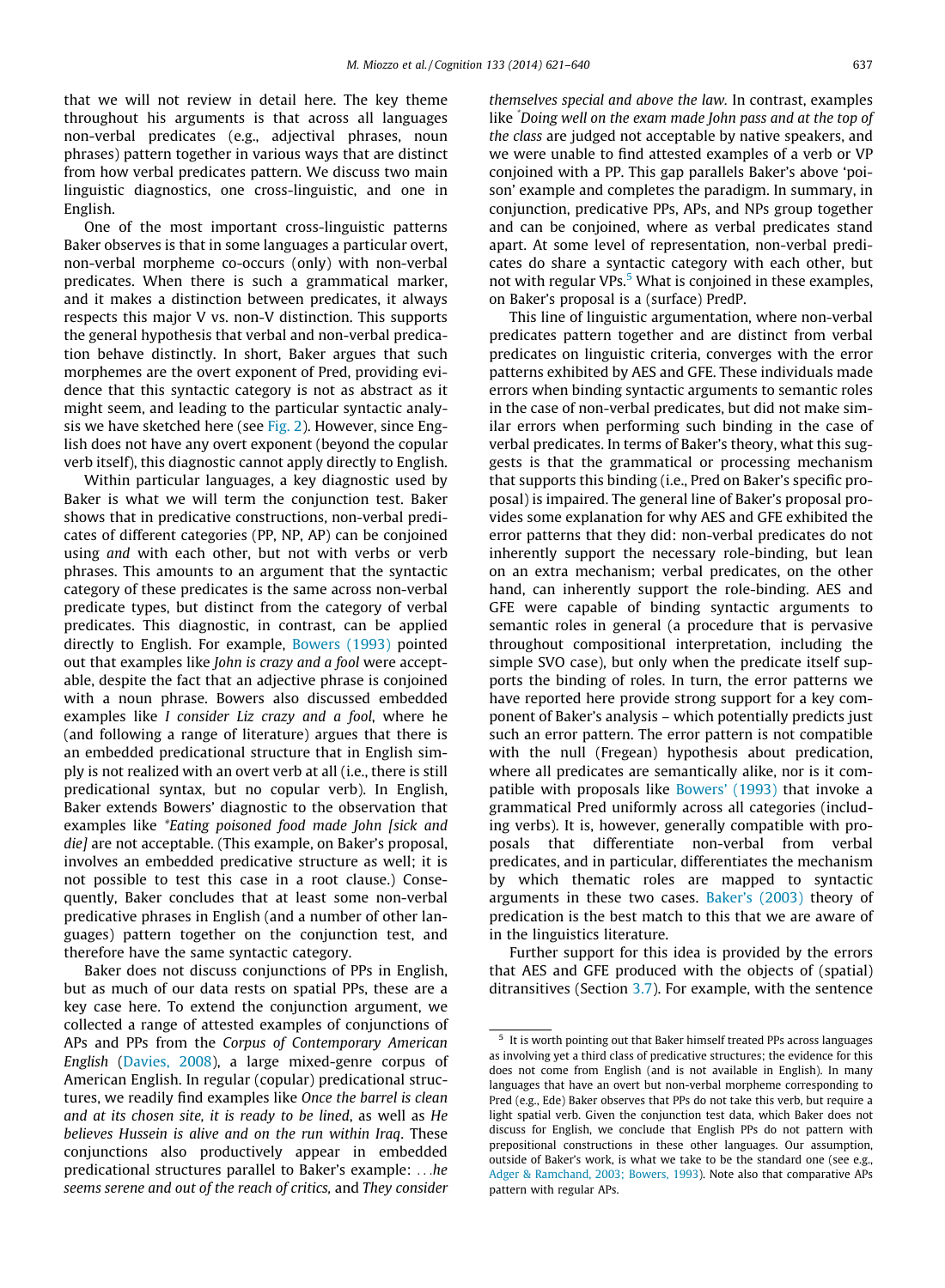<span id="page-17-0"></span>The mover put the chair behind the box, they could have erroneously identified box as the Theme or Patient of the putting event. In some parts of the linguistic literature on predication, cases such as those of the objects of spatial ditransitives have been treated as actually involving an underlying predication relation between the direct object and a predicate indicated by the prepositionally marked indirect argument (see e.g., Harley,  $2003$ ).<sup>6</sup> This is illustrated in the tree shown in Fig. 5. A prediction stemming from this independently motivated analysis is that AES and GFE would make role exchange errors with spatial ditransitive verbs, among the objects (but not the subject). This is exactly what we found, providing support both for the overall approach to non-verbal predication, and this treatment of ditransitives.

In summary, the error patterns exhibited by AES and GFE are compatible with a grammatical explanation on the basis of Baker's particular analysis of predication at the syntax/ semantics interface. Non-verbal predicates do not have the lexically-based ability to assign a thematic role to their external arguments, but must rely on a general (i.e., not specific to any particular lexical item) grammatical mechanism in the form of the functional projection Pred. Verbal predicates do have this ability, and thus can remain intact even if there is impairment to the general mechanism. Independently of Baker's particular linguistic theory, the error patterns exhibited by AES and GFE lend support to the claim that there must be a fundamental distinction in how predicates work for verbs compared to other types of predicates. A cognitively plausible theory of the processing and production of thematic roles must respect this distinction.

#### 4.2. Conclusions

This investigation was motivated by the desire to further our understanding of the processes supporting predication, as we were aware that, as aptly put by [Davidson \(2005\)](#page-18-0), ''if we do not understand predication, we do not understand how any sentence works, nor can we account for the structure of the simplest thought that is expressible in language'' (p. 77). Our results indicate that predication involves partially distinct neurocognitive processes for verbs and other word categories, such that deficits subsequent to brain damage may selectively affect predication with non-verbal categories. Although future research is needed to precisely characterize how processes supporting predication vary across word categories, that speakers acquire linguistic knowledge about predication as well as the interface between semantics and syntax through which predication arises. In the end, it is this type of knowledge that enables speakers to talk not only about events, which are typically related to verbs, but also about identity, properties, comparison and analogy, concepts that are expressed by other word categories – from nouns, to adjectives and prepositions. That verbal and non-verbal word-categories differ with respect to predication, a notion that has been recognized by linguistic theories, has provided the theoretical



Fig. 5. Underlying structure of a sentence embedding a (spatial) ditransitive verb ( $put$ ), its object ( $book$ ) and a PP (on the table), assuming Baker's syntax. Pred is needed to bind the PP to its argument.

framework for the present investigation. In sum, this investigation illustrates the productivity of the interaction between linguistic and cognitive neuroscience research.

# Acknowledgments

We are indebted to AES and GFE whose participation made this study possible. We also want to thank Cristina Sanchez and Jennifer Shea for her contributions with stimulus preparation and testing, and Bob Frank and Barbara Landau for fruitful discussions of the data. This research was supported by NIH Grants DC006242 (to Michele Miozzo) and DC006740 (to Brenda Rapp).

# References

- [Adger, D., & Ramchand, G. \(2003\). Predication and equation.](http://refhub.elsevier.com/S0010-0277(14)00161-9/h0005) Linguistic [Inquiry, 34](http://refhub.elsevier.com/S0010-0277(14)00161-9/h0005), 325–359.
- [Bach, E. \(1986\). The algebra of events.](http://refhub.elsevier.com/S0010-0277(14)00161-9/h0010) Linguistics and Philosophy, 9, 5–16. Baker, M. C. (2003). Lexical categories[. Cambridge: Cambridge University](http://refhub.elsevier.com/S0010-0277(14)00161-9/h0015) **[Press.](http://refhub.elsevier.com/S0010-0277(14)00161-9/h0015)**
- [Balota, D. A., Yap, M. J., et al. \(2007\). The English Lexicon Project.](http://refhub.elsevier.com/S0010-0277(14)00161-9/h0020) Behavior [Research Methods, 39](http://refhub.elsevier.com/S0010-0277(14)00161-9/h0020), 445–459.
- [Barde, L. H. F., Schwartz, M., & Boronat, C. B. \(2006\). Semantic weight and](http://refhub.elsevier.com/S0010-0277(14)00161-9/h0025) [verb retrieval in aphasia.](http://refhub.elsevier.com/S0010-0277(14)00161-9/h0025) Brain and Language, 97, 266–278.
- [Berndt, R. S., Mitchum, C. C., Haendiges, A. N., & Sandson, J. \(1997\). Verb](http://refhub.elsevier.com/S0010-0277(14)00161-9/h0035) [retrieval in aphasia: 1. Characterizing single word impairments.](http://refhub.elsevier.com/S0010-0277(14)00161-9/h0035) Brain [and Language, 56](http://refhub.elsevier.com/S0010-0277(14)00161-9/h0035), 68–106.
- [Berndt, R. S., Mitchun, C. C., & Haendiges, A. N. \(1996\). Comprehension of](http://refhub.elsevier.com/S0010-0277(14)00161-9/h0030) [reversible sentences in ''agrammatism'': A meta-analysis.](http://refhub.elsevier.com/S0010-0277(14)00161-9/h0030) Cognition, 58[, 289–308.](http://refhub.elsevier.com/S0010-0277(14)00161-9/h0030)
- [Black, M., Nickels, L., & Byng, S. \(1991\). Patterns of sentence processing](http://refhub.elsevier.com/S0010-0277(14)00161-9/h0040) [deficit: Processing simple sentences can be a complex matter.](http://refhub.elsevier.com/S0010-0277(14)00161-9/h0040) Journal [of Neurolinguistics, 6](http://refhub.elsevier.com/S0010-0277(14)00161-9/h0040), 79–101.
- [Bock, J. K., & Levelt, W. J. M. \(1994\). Language production: Grammatical](http://refhub.elsevier.com/S0010-0277(14)00161-9/h0045) [encoding. In M. A. Gernsbacher \(Ed.\),](http://refhub.elsevier.com/S0010-0277(14)00161-9/h0045) Handbook of psycholinguistics [\(pp. 945–984\). New York, NY: Academic Press.](http://refhub.elsevier.com/S0010-0277(14)00161-9/h0045)
- [Boland, J. E., Tanenhaus, M. K., & Garnsey, S. M. \(1990\). Evidence for the](http://refhub.elsevier.com/S0010-0277(14)00161-9/h0050) [immediate use of verb control information in sentence processing.](http://refhub.elsevier.com/S0010-0277(14)00161-9/h0050) [Journal of Memory and Language, 29](http://refhub.elsevier.com/S0010-0277(14)00161-9/h0050), 413–432.
- [Bornkessel, I., & Schlesewsky, M. \(2006\). The extended argument](http://refhub.elsevier.com/S0010-0277(14)00161-9/h0055) [dependency model: A neurocognitive approach to sentence](http://refhub.elsevier.com/S0010-0277(14)00161-9/h0055) [comprehension across languages.](http://refhub.elsevier.com/S0010-0277(14)00161-9/h0055) Psychological Review, 113, 787–821.
- [Bowers, J. \(1993\). The syntax of predication.](http://refhub.elsevier.com/S0010-0277(14)00161-9/h0060) Linguistic Inquiry, 24, [591–656.](http://refhub.elsevier.com/S0010-0277(14)00161-9/h0060)
- [Breedin, S. D., & Martin, R. C. \(1996\). Patterns of verb impairment in](http://refhub.elsevier.com/S0010-0277(14)00161-9/h0065) [aphasia: An analysis of four cases.](http://refhub.elsevier.com/S0010-0277(14)00161-9/h0065) Cognitive Neuropsychology, 13, [51–91](http://refhub.elsevier.com/S0010-0277(14)00161-9/h0065).
- [Breedin, S. D., Saffran, E. M., & Schwartz, M. F. \(1998\). Semantic factors in](http://refhub.elsevier.com/S0010-0277(14)00161-9/h0070) [verb retrieval: An effect of complexity.](http://refhub.elsevier.com/S0010-0277(14)00161-9/h0070) Brain and Language, 63, 1–31.
- [Bresnan, J. \(1973\). Syntax of the comparative clause construction in](http://refhub.elsevier.com/S0010-0277(14)00161-9/h0075) English. [Linguistic Inquiry, 4](http://refhub.elsevier.com/S0010-0277(14)00161-9/h0075), 275–343.

<sup>6</sup> [Harley \(2003\)](#page-18-0) focuses on more abstract ditransitives, such as give. Our treatment of predication is somewhat different than hers, but we take it the natural extension of her proposal in Baker's system.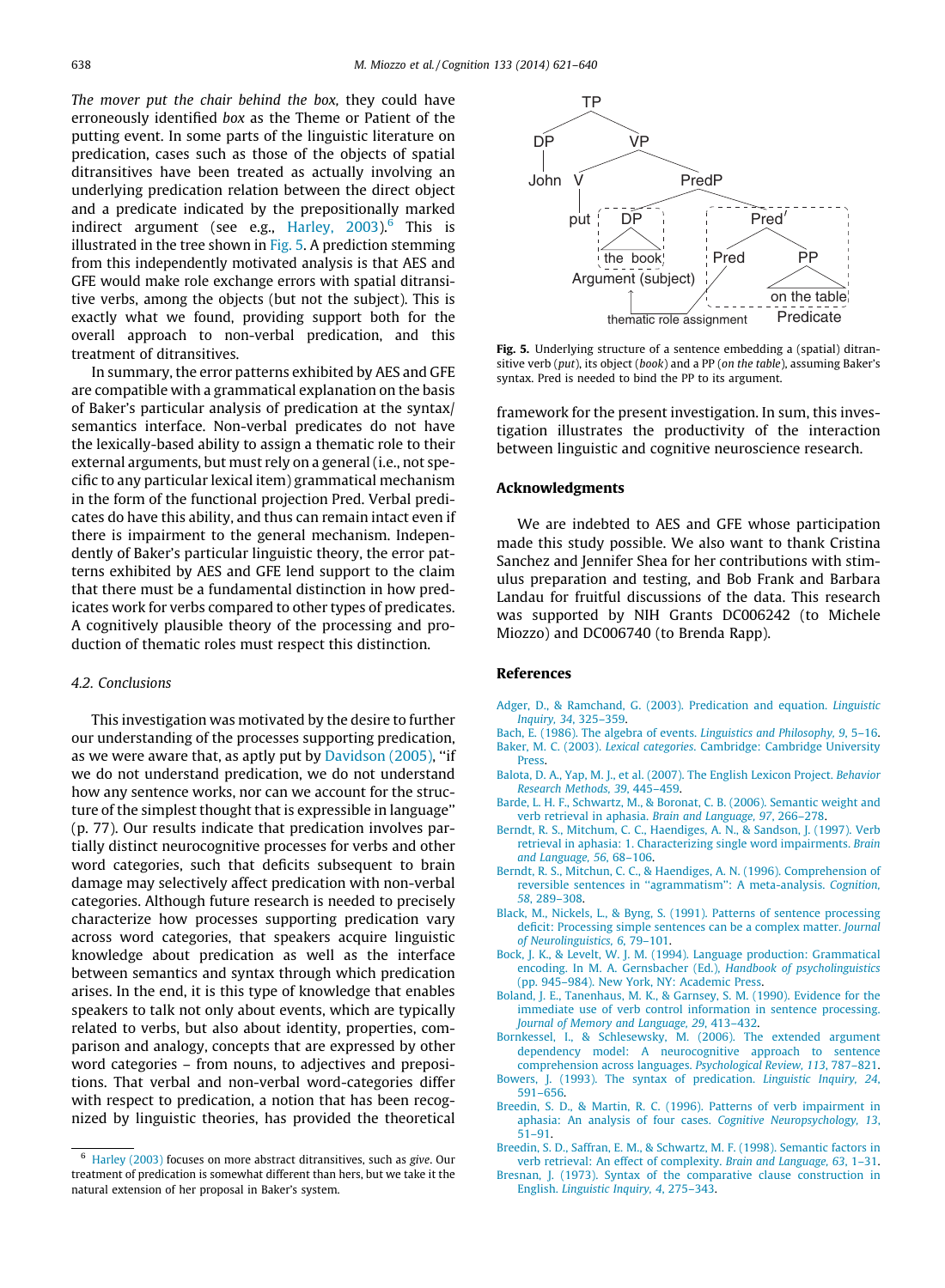<span id="page-18-0"></span>Bresnan, J. W. (2001). [Lexical-functional syntax](http://refhub.elsevier.com/S0010-0277(14)00161-9/h0080). Oxford: Balckwell.

[Caplan, D., & Hildebrandt, N. \(1988\).](http://refhub.elsevier.com/S0010-0277(14)00161-9/h0090) Disorders of syntactic comprehension. [Cambridge, MA: MIT Press.](http://refhub.elsevier.com/S0010-0277(14)00161-9/h0090)

- [Caplan, D., & Waters, G. \(1999\). Verbal working memory and sentence](http://refhub.elsevier.com/S0010-0277(14)00161-9/h0095) comprehension. [Behavioral and Brain Sciences, 22](http://refhub.elsevier.com/S0010-0277(14)00161-9/h0095), 77–126.
- [Caramazza, A., & Miceli, G. \(1991\). Selective impairment of thematic role](http://refhub.elsevier.com/S0010-0277(14)00161-9/h0100) [assignment in sentence processing.](http://refhub.elsevier.com/S0010-0277(14)00161-9/h0100) Brain and Language, 41, 402–436.
- [Caramazza, A., & Zurif, E. \(1976\). Dissociation of algorithmic and heuristic](http://refhub.elsevier.com/S0010-0277(14)00161-9/h0105) [processes in language comprehension: Evidence from aphasia.](http://refhub.elsevier.com/S0010-0277(14)00161-9/h0105) Brain [and Language, 3](http://refhub.elsevier.com/S0010-0277(14)00161-9/h0105), 572–582.

[Carlson, L., & van der Zee, E. \(Eds.\). \(2005\).](http://refhub.elsevier.com/S0010-0277(14)00161-9/h0110) Functional features in language and space[. New York: Oxford University Press](http://refhub.elsevier.com/S0010-0277(14)00161-9/h0110).

- [Choi, S., & Bowerman, M. \(1991\). Learning to express events in English](http://refhub.elsevier.com/S0010-0277(14)00161-9/h0115) [and Korean: The influence of language-specific lexicalization](http://refhub.elsevier.com/S0010-0277(14)00161-9/h0115) patterns. [Cognition, 41](http://refhub.elsevier.com/S0010-0277(14)00161-9/h0115), 83–121.
- Chomsky, N. (1995). The Minimalist Program[. Cambridge, MA: The MIT](http://refhub.elsevier.com/S0010-0277(14)00161-9/h0120) [Press](http://refhub.elsevier.com/S0010-0277(14)00161-9/h0120).
- [Collina, S., Marangolo, P., & Tabossi, P. \(2001\). The role of argument](http://refhub.elsevier.com/S0010-0277(14)00161-9/h0125) [structure in the production of nouns and verbs.](http://refhub.elsevier.com/S0010-0277(14)00161-9/h0125) Neuropsychologia, 39, [1125–1137](http://refhub.elsevier.com/S0010-0277(14)00161-9/h0125).
- [Coventry, K. R., & Garrod, S. C. \(2004\).](http://refhub.elsevier.com/S0010-0277(14)00161-9/h0130) Saying, seeing, and acting: The [psychological semantics of spatial prepositions](http://refhub.elsevier.com/S0010-0277(14)00161-9/h0130). New York: Psychology [Press](http://refhub.elsevier.com/S0010-0277(14)00161-9/h0130).
- Croft, W. (1991). [Syntactic categories and grammatical relations: The](http://refhub.elsevier.com/S0010-0277(14)00161-9/h0135) [cognitive organization of information](http://refhub.elsevier.com/S0010-0277(14)00161-9/h0135). Chicago: University of Chicago [Press](http://refhub.elsevier.com/S0010-0277(14)00161-9/h0135).
- [Cupples, L., & Inglis, A. L. \(1993\). When task demands induce ''asyntactic''](http://refhub.elsevier.com/S0010-0277(14)00161-9/h0140) [comprehension: A study of sentence interpretation in aphasia.](http://refhub.elsevier.com/S0010-0277(14)00161-9/h0140) [Cognitive Neuropsychology, 10](http://refhub.elsevier.com/S0010-0277(14)00161-9/h0140), 201–234.
- Davidson, D. (2005). Truth and predication[. Cambridge, MA: Harvard](http://refhub.elsevier.com/S0010-0277(14)00161-9/h0145) [University Press.](http://refhub.elsevier.com/S0010-0277(14)00161-9/h0145)
- Davies, M. (2008). Corpus of American English: 360 million words, 1990 present. <[http://www.americancorpus.org>](http://www.americancorpus.org).
- [Devescovi, A., Bates, E., D'Amico, S., Hernandez, A., Marangolo, P.,](http://refhub.elsevier.com/S0010-0277(14)00161-9/h0155) [Pizzamiglio, L., et al. \(1997\). An on-line study of grammaticality](http://refhub.elsevier.com/S0010-0277(14)00161-9/h0155) [judgments in normal and aphasic speakers of Italian.](http://refhub.elsevier.com/S0010-0277(14)00161-9/h0155) Aphasiology, 11, [543–579.](http://refhub.elsevier.com/S0010-0277(14)00161-9/h0155)
- [Dronkers, N. F., Wilkins, D. P., Van Valin, R. D., Redfern, B. B., Jr., & Jaeger, J.](http://refhub.elsevier.com/S0010-0277(14)00161-9/h0160) [J. \(2004\). Lesion analysis of the brain area involved in language](http://refhub.elsevier.com/S0010-0277(14)00161-9/h0160) [comprehension.](http://refhub.elsevier.com/S0010-0277(14)00161-9/h0160) Cognition, 92, 145–177.
- Dunn, L. M., & Dunn, L. M. (1981). [PPVT: Peabody picture vocabulary test](http://refhub.elsevier.com/S0010-0277(14)00161-9/h0165)revised[. Circle Pines, MN: American Guidance Services](http://refhub.elsevier.com/S0010-0277(14)00161-9/h0165).
- Elliott, C. D. (2007). Differential ability scales [\(2nd ed.\). San Antonio, TX:](http://refhub.elsevier.com/S0010-0277(14)00161-9/h0170) [Harcourt Assessment](http://refhub.elsevier.com/S0010-0277(14)00161-9/h0170).
- [Fiebach, C. J., Schlesewsky, M., Lohmann, G., von Cramon, D. Y., &](http://refhub.elsevier.com/S0010-0277(14)00161-9/h0180) [Friederici, A. D. \(2005\). Rivisiting the role of Broca's area in sentence](http://refhub.elsevier.com/S0010-0277(14)00161-9/h0180) [processing: Syntactic integration versus syntactic working memory.](http://refhub.elsevier.com/S0010-0277(14)00161-9/h0180) [Human Brain Mapping, 24](http://refhub.elsevier.com/S0010-0277(14)00161-9/h0180), 79–91.

Fillmore, C. J. (1968). [Lexical entries for verbs](http://refhub.elsevier.com/S0010-0277(14)00161-9/h0185). Dordrecht: D. Reidel.

- Frege, G. (1997/1892). On concept and object. In M. Beaney (Ed.) The Frege Reader (pp. 181–193). Cambridge, MA: Blackwell.
- [Friederici, A. D., Schönle, P. W., & Garrett, M. F. \(1982\). Syntactically and](http://refhub.elsevier.com/S0010-0277(14)00161-9/h0195) [semantically based computations: Processing prepositions in](http://refhub.elsevier.com/S0010-0277(14)00161-9/h0195) [agrammatism.](http://refhub.elsevier.com/S0010-0277(14)00161-9/h0195) Cortex, 18, 525–534.
- Goodglass, H., & Kaplan, E. (1972). [The assessment of aphasia and related](http://refhub.elsevier.com/S0010-0277(14)00161-9/h0200) disorders[. Philadelphia: Lea and Febiger](http://refhub.elsevier.com/S0010-0277(14)00161-9/h0200).
- [Gordon, J. K., & Dell, G. S. \(2003\). Learning to divide the labor: An account](http://refhub.elsevier.com/S0010-0277(14)00161-9/h0205) [of deficits in light and heavy verb production.](http://refhub.elsevier.com/S0010-0277(14)00161-9/h0205) Cognitive Science, 27,  $1-40.$
- Grimshaw, J. (1990). Argument structure[. Cambridge: Cambridge](http://refhub.elsevier.com/S0010-0277(14)00161-9/h0210) [University Press.](http://refhub.elsevier.com/S0010-0277(14)00161-9/h0210)
- Gruber, J. S. (1976). Studies in lexical relations[. Amsterdam: North Holland](http://refhub.elsevier.com/S0010-0277(14)00161-9/h0215).
- [Harley, H. \(2003\). Possession and the double object construction. In P.](http://refhub.elsevier.com/S0010-0277(14)00161-9/h0225) Pica & J. Rooryck (Eds.), [Linguistic variation yearbook](http://refhub.elsevier.com/S0010-0277(14)00161-9/h0225) (2nd ed., [pp. 31–70\). Philadelphia: John Benjamins.](http://refhub.elsevier.com/S0010-0277(14)00161-9/h0225)
- Heggie, L. (1988). The syntax of copular sentences. Doctoral dissertation, University of South California.
- Heim, I., & Kratzer, A. (1998). [Semantics in generative grammar](http://refhub.elsevier.com/S0010-0277(14)00161-9/h0230). Cambridge, [MA: Blackwell.](http://refhub.elsevier.com/S0010-0277(14)00161-9/h0230)
- Herskovits, A. (1986). [Language and spatial cognition: An interdisciplinary](http://refhub.elsevier.com/S0010-0277(14)00161-9/h0235) study of the prepositions in English[. Cambridge: Cambridge University](http://refhub.elsevier.com/S0010-0277(14)00161-9/h0235) **[Press](http://refhub.elsevier.com/S0010-0277(14)00161-9/h0235)**.
- [Higginbotham, J. \(1985\). On semantics.](http://refhub.elsevier.com/S0010-0277(14)00161-9/h0240) Linguistic Inquiry, 16, 547–593.
- [Hornstein, N., & Lightfoot, D. \(1987\). Predication and PRO.](http://refhub.elsevier.com/S0010-0277(14)00161-9/h0245) Language, 63, [23–52.](http://refhub.elsevier.com/S0010-0277(14)00161-9/h0245)
- [Howard, D. \(1985\). Agrammatism. In S. Newman & R. Epstein \(Eds.\),](http://refhub.elsevier.com/S0010-0277(14)00161-9/h0250) [Current perspectives in dysphasia](http://refhub.elsevier.com/S0010-0277(14)00161-9/h0250). London: Churchill Livingston.
- Jackendoff, R. (1972). [Semantic interpretation in generative grammar](http://refhub.elsevier.com/S0010-0277(14)00161-9/h0255). [Cambridge, MA: The MIT Press.](http://refhub.elsevier.com/S0010-0277(14)00161-9/h0255)
- Jackendoff, R. (1990). Semantic structures[. Cambridge, MA: The MIT Press.](http://refhub.elsevier.com/S0010-0277(14)00161-9/h0260) Jasperson, O. (1965). [A modern English grammar on historical principles](http://refhub.elsevier.com/S0010-0277(14)00161-9/h0605). [London: Allen & Unwin](http://refhub.elsevier.com/S0010-0277(14)00161-9/h0605).
- [Jonkers, R., & Bastiaanse, R. \(1996\). The influence of instrumentality and](http://refhub.elsevier.com/S0010-0277(14)00161-9/h0270) [transitivity on action naming in Broca's and anomic aphasia.](http://refhub.elsevier.com/S0010-0277(14)00161-9/h0270) Brain and [Language, 55](http://refhub.elsevier.com/S0010-0277(14)00161-9/h0270), 50–53.
- [Just, M. A., Carpenter, P. A., Keller, T. A., Eddy, W. F., & Thulborn, K. R.](http://refhub.elsevier.com/S0010-0277(14)00161-9/h0275) [\(1996\). Brain activation modulated by sentence comprehension.](http://refhub.elsevier.com/S0010-0277(14)00161-9/h0275) [Science, 274](http://refhub.elsevier.com/S0010-0277(14)00161-9/h0275), 114–116.
- [Kaan, E., & Swaab, T. Y. \(2002\). The brain circuit of syntactic](http://refhub.elsevier.com/S0010-0277(14)00161-9/h0280) comprehension. [Trends in Cognitive Sciences, 6](http://refhub.elsevier.com/S0010-0277(14)00161-9/h0280), 350–356.
- [Kawachi, K. \(2007\). Korean putting verbs do not categorize](http://refhub.elsevier.com/S0010-0277(14)00161-9/h0285) [space contrastively in terms of ''Tightness of Fit''.](http://refhub.elsevier.com/S0010-0277(14)00161-9/h0285) Lingua, 117, [1801–1820](http://refhub.elsevier.com/S0010-0277(14)00161-9/h0285).
- [Kay, J., Lesser, R., & Coltheart, M. \(1992\).](http://refhub.elsevier.com/S0010-0277(14)00161-9/h0290) Psycholinguistic assessments of [language processing in aphasia \(PALPA\)](http://refhub.elsevier.com/S0010-0277(14)00161-9/h0290). Philadelphia, PA: Psychology [Press](http://refhub.elsevier.com/S0010-0277(14)00161-9/h0290).
- Kean, M. L. (1985). Agrammatism[. New York: Academic Press.](http://refhub.elsevier.com/S0010-0277(14)00161-9/h0295)
- [Kemmerer, D., & Eggleston, A. \(2010\). Nouns and verbs in the brain:](http://refhub.elsevier.com/S0010-0277(14)00161-9/h0300) [Implications of linguistic typology for cognitive neuroscience.](http://refhub.elsevier.com/S0010-0277(14)00161-9/h0300) Lingua, 120[, 2686–2690.](http://refhub.elsevier.com/S0010-0277(14)00161-9/h0300)
- [Kemmerer, D., & Tranel, D. \(2000\). Verb retrieval in brain-damaged](http://refhub.elsevier.com/S0010-0277(14)00161-9/h0305) [subjects: Analysis of stimulus, lexical, and conceptual factors.](http://refhub.elsevier.com/S0010-0277(14)00161-9/h0305) Brain [and Language, 73](http://refhub.elsevier.com/S0010-0277(14)00161-9/h0305), 347–392.
- [Kempen, G., Olsthoorn, N., & Sprenger, S. \(2012\). Grammatical workspace](http://refhub.elsevier.com/S0010-0277(14)00161-9/h0310) [sharing during language production and language comprehension:](http://refhub.elsevier.com/S0010-0277(14)00161-9/h0310) [Evidence from grammatical multitasking.](http://refhub.elsevier.com/S0010-0277(14)00161-9/h0310) Language and Cognitive [Processes, 27](http://refhub.elsevier.com/S0010-0277(14)00161-9/h0310), 345–380.
- [Kim, M., & Thompson, C. K. \(2000\). Patterns of comprehension and](http://refhub.elsevier.com/S0010-0277(14)00161-9/h0315) [production of nouns and verbs in agrammatism: Implications for](http://refhub.elsevier.com/S0010-0277(14)00161-9/h0315) lexical organization. [Brain and Language, 74](http://refhub.elsevier.com/S0010-0277(14)00161-9/h0315), 1–25.
- [Kim, M., & Thompson, C. K. \(2004\). Verb deficits in Alzheimer's disease](http://refhub.elsevier.com/S0010-0277(14)00161-9/h0320) [and agrammatism: Implications for lexical organization.](http://refhub.elsevier.com/S0010-0277(14)00161-9/h0320) Brain and [Language, 88](http://refhub.elsevier.com/S0010-0277(14)00161-9/h0320), 1–20.
- [Kohn, S. E., Lorch, M. P., & Pearson, D. M. \(1989\). Verb finding in aphasia.](http://refhub.elsevier.com/S0010-0277(14)00161-9/h0325) [Cortex, 25](http://refhub.elsevier.com/S0010-0277(14)00161-9/h0325), 57–69.
- [Kolk, H. H. J., & van Grunsven, M. M. F. \(1985\). Agrammatism as a variable](http://refhub.elsevier.com/S0010-0277(14)00161-9/h0330) phenomenon. [Cognitive Neuropsychology, 2](http://refhub.elsevier.com/S0010-0277(14)00161-9/h0330), 347–384.
- Koopman, H. (1984). [The syntax of verbs: from verb movement rules in the](http://refhub.elsevier.com/S0010-0277(14)00161-9/h0335) [Kru languages to universal grammar](http://refhub.elsevier.com/S0010-0277(14)00161-9/h0335). Dordrecht: Floris.
- [Kratzer, A. \(1995\). Stage-level/individual-level predicates. In G. N. Carlson](http://refhub.elsevier.com/S0010-0277(14)00161-9/h0340) & F. J. Pelletier (Eds.), The generic book [\(pp. 125–175\). Chicago:](http://refhub.elsevier.com/S0010-0277(14)00161-9/h0340) [University of Chicago Press.](http://refhub.elsevier.com/S0010-0277(14)00161-9/h0340)
- [Kratzer, A. \(1996\). Severing the external argument from its verb. In J.](http://refhub.elsevier.com/S0010-0277(14)00161-9/h0345) Rooryck & L. Zaring (Eds.), [Phrase structure and the lexicon](http://refhub.elsevier.com/S0010-0277(14)00161-9/h0345) [\(pp. 109–137\). Kluwer: Dordrecht](http://refhub.elsevier.com/S0010-0277(14)00161-9/h0345).
- [Landau, B., & Jackendoff, R. \(1993\). ''What'' and ''where'' in spatial](http://refhub.elsevier.com/S0010-0277(14)00161-9/h0350) language and spatial cognition. [Behavioral and Brain Sciences, 16](http://refhub.elsevier.com/S0010-0277(14)00161-9/h0350), [217–265.](http://refhub.elsevier.com/S0010-0277(14)00161-9/h0350)
- [Larson, R. K. \(1988\). On the double object construction.](http://refhub.elsevier.com/S0010-0277(14)00161-9/h0355) Linguistic Inquiry, 19[, 335–391](http://refhub.elsevier.com/S0010-0277(14)00161-9/h0355).
- [Levin, B., & Rappaport Hovav, M. \(1995\).](http://refhub.elsevier.com/S0010-0277(14)00161-9/h0360) Unaccusativity: At the syntaxlexical semantics interface[. Cambridge: Cambridge University Press.](http://refhub.elsevier.com/S0010-0277(14)00161-9/h0360)
- Levinson, S. C. (2003). [Space in language and cognition](http://refhub.elsevier.com/S0010-0277(14)00161-9/h0365). Cambridge: [Cambridge University Press.](http://refhub.elsevier.com/S0010-0277(14)00161-9/h0365)
- [Linebarger, M. C., Schwartz, M. F., & Saffran, E. M. \(1983\). Sensitivity to](http://refhub.elsevier.com/S0010-0277(14)00161-9/h0370) [grammatical structure in so-called agrammatic aphasics.](http://refhub.elsevier.com/S0010-0277(14)00161-9/h0370) Cognition, 13[, 361–392](http://refhub.elsevier.com/S0010-0277(14)00161-9/h0370).
- [MacDonald, M. C., Pearlmutter, N. J., & Seidenberg, M. S. \(1994\). Lexical](http://refhub.elsevier.com/S0010-0277(14)00161-9/h0375) [nature of syntactic ambiguity resolution.](http://refhub.elsevier.com/S0010-0277(14)00161-9/h0375) Psychological Review, 101, [676–703.](http://refhub.elsevier.com/S0010-0277(14)00161-9/h0375)
- [Martin, R. C. \(2006\). The neuropsychology of sentence processing: Where](http://refhub.elsevier.com/S0010-0277(14)00161-9/h0380) do we stand? [Cognitive Neuropsychology, 23](http://refhub.elsevier.com/S0010-0277(14)00161-9/h0380), 74–95.
- Menn, L., & Obler, L. K. (1990). [Agrammatic aphasia: A cross-language](http://refhub.elsevier.com/S0010-0277(14)00161-9/h0385) narrative sourcebook[. Amsterdam: Benjamins](http://refhub.elsevier.com/S0010-0277(14)00161-9/h0385).
- [Miozzo, M., Fischer-Baum, S., & Postman, J. \(2008\). Knowing what but not](http://refhub.elsevier.com/S0010-0277(14)00161-9/h0390) [where. Impaired thematic roles and spatial language.](http://refhub.elsevier.com/S0010-0277(14)00161-9/h0390) Cognitive [Neuropsychology, 25](http://refhub.elsevier.com/S0010-0277(14)00161-9/h0390), 853–873.
- [Miozzo, M., Fisher-Baum, S., & Postman, J. \(2010\). A selective deficit for](http://refhub.elsevier.com/S0010-0277(14)00161-9/h0395) [inflection production.](http://refhub.elsevier.com/S0010-0277(14)00161-9/h0395) Neuropsychologia, 48, 2427–2436.
- Moro, A. (1997). [The raising of predicates: Predicative noun phrases and the](http://refhub.elsevier.com/S0010-0277(14)00161-9/h0405) theory of clause structure[. Cambridge: Cambridge University Press.](http://refhub.elsevier.com/S0010-0277(14)00161-9/h0405)
- [Newhart, M., Trupe, M. A., Gomez, Y., Cloutman, L., Molitoris, J. J., Davis, C.,](http://refhub.elsevier.com/S0010-0277(14)00161-9/h9000) [Leigh, R., Gottesman, R., Race, D., & Hillis, A. E. \(2012\). Asyntactic](http://refhub.elsevier.com/S0010-0277(14)00161-9/h9000) [comprehension, working memory, and acute ischemia in Broca's area](http://refhub.elsevier.com/S0010-0277(14)00161-9/h9000) [versus angular gyrus.](http://refhub.elsevier.com/S0010-0277(14)00161-9/h9000) Cortex, 48, 1288–1297.
- [Palti, D., Ben-Shachar, M., Hendler, T., & Hadar, U. \(2007\). The cortical](http://refhub.elsevier.com/S0010-0277(14)00161-9/h0415) [correlates of grammatical category differences: An fMRI study of](http://refhub.elsevier.com/S0010-0277(14)00161-9/h0415) nouns and verbs. [Human Brain Mapping, 28](http://refhub.elsevier.com/S0010-0277(14)00161-9/h0415), 303–314.